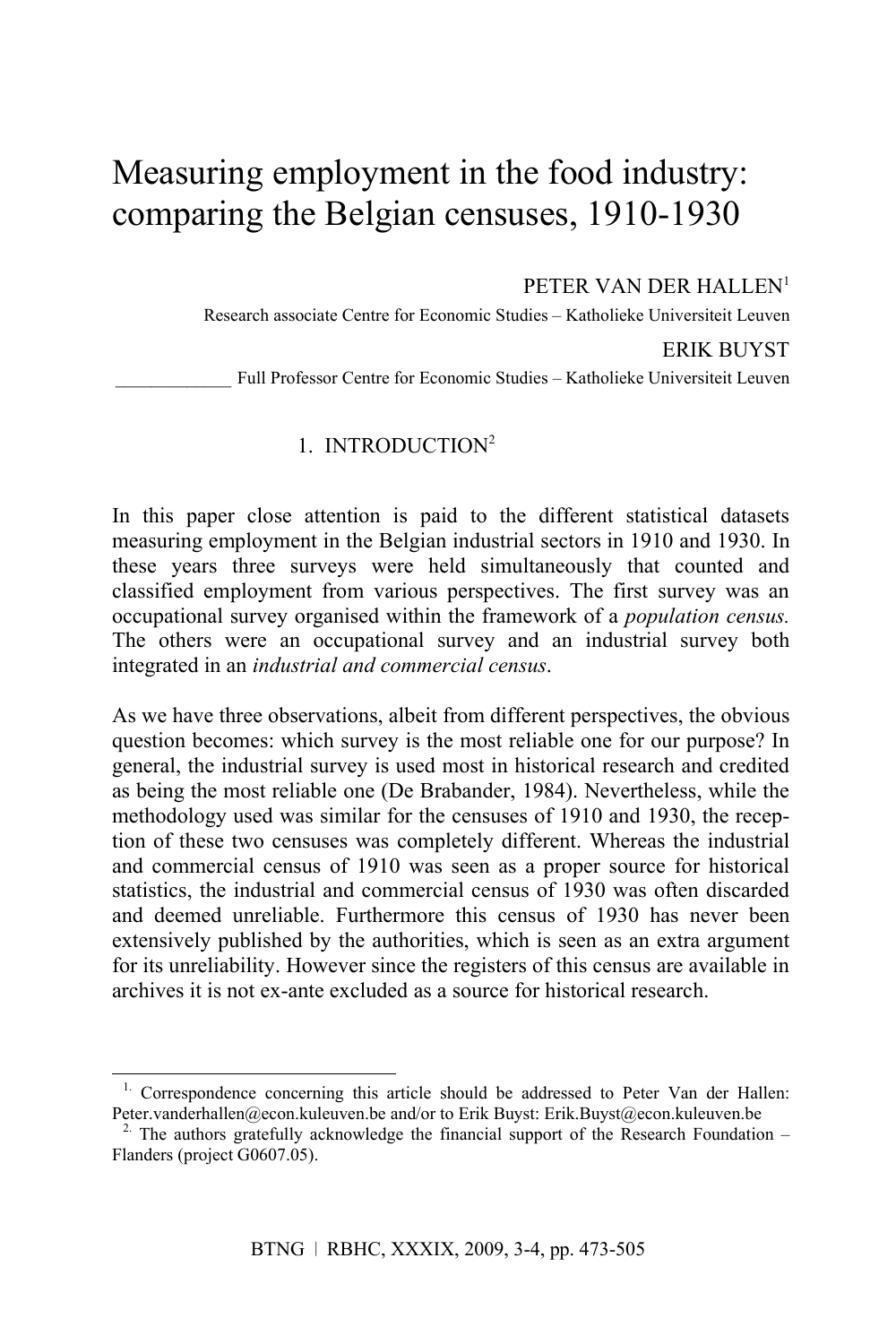We take this extraordinary richness of statistical material, because of this coinciding of three surveys at the same time, as an opportunity to examine the trustworthiness of the different datasets, especially the population survey and the industrial survey. A lot of attention will be paid to a comparison on aggregate and sector level in the censuses and on the differences in methodology and object of the censuses. These differences could be potential biases that can skew the acquired results. The food industry is taken as a case study for the comparison of the data. Although it is sometimes referred to as a *neglected industry*, this industry has always been an important industrial sector in Belgium, concerning both output and employment (Sas, 1999, 95). In the Interwar Years, the Belgian food industry was; next to Belgium's traditional strengths, the large-scale mine and metalworking sectors and the textile sector, and the labour intensive construction sector; the largest industrial sector. In 1930, the food industry employed 109900 people, or 14 per cent of total industrial employment.<sup>3</sup> The industry was furthermore characterised by a large number of mostly very small companies.

The reference works for the Belgian censuses are those of G. De Brabander (De Brabander, 1981, 1984). He is very critical of the population and occupational surveys and sees the industrial surveys as the only reliable, albeit flawed, sources for historical datasets on employment conditions. There are indeed some biases in the way the datasets were constructed. R. Vanderstraeten (2005, 201-241), focusing on the population censuses, pays attention to the way the classifications of the different occupations structured the outcomes. Which groups of occupations were classified in what sectors could change over time and depended furthermore on the kind of census, which biased the outcomes. P. Klep (1976, 25-69) also offers a critique of the different datasets measuring occupation, more focused on agrarian population, enabling him to make corrections of these numbers and produce new estimates for the agrarian population. N. Bracke (1996, 165-207) investigates the way in which gender and women labour affect the numbers in the industrial censuses. Women labour was often understated especially where male enumerators and respondents were involved.

Although the industrial census of 1930 was never published, there are some references to it in the historical literature. J. Buntinx (2002) gave a concise overview of the census and an inventory of archive material, as do S. Kirca and I. Van Damme (1995) for other parts of the archive. The discussions and

<sup>&</sup>lt;sup>3.</sup> ARA (Algemeen Rijksarchief) Brussel, Handels- en nijverheidstelling 1930. Neerlegging 2001 (registers).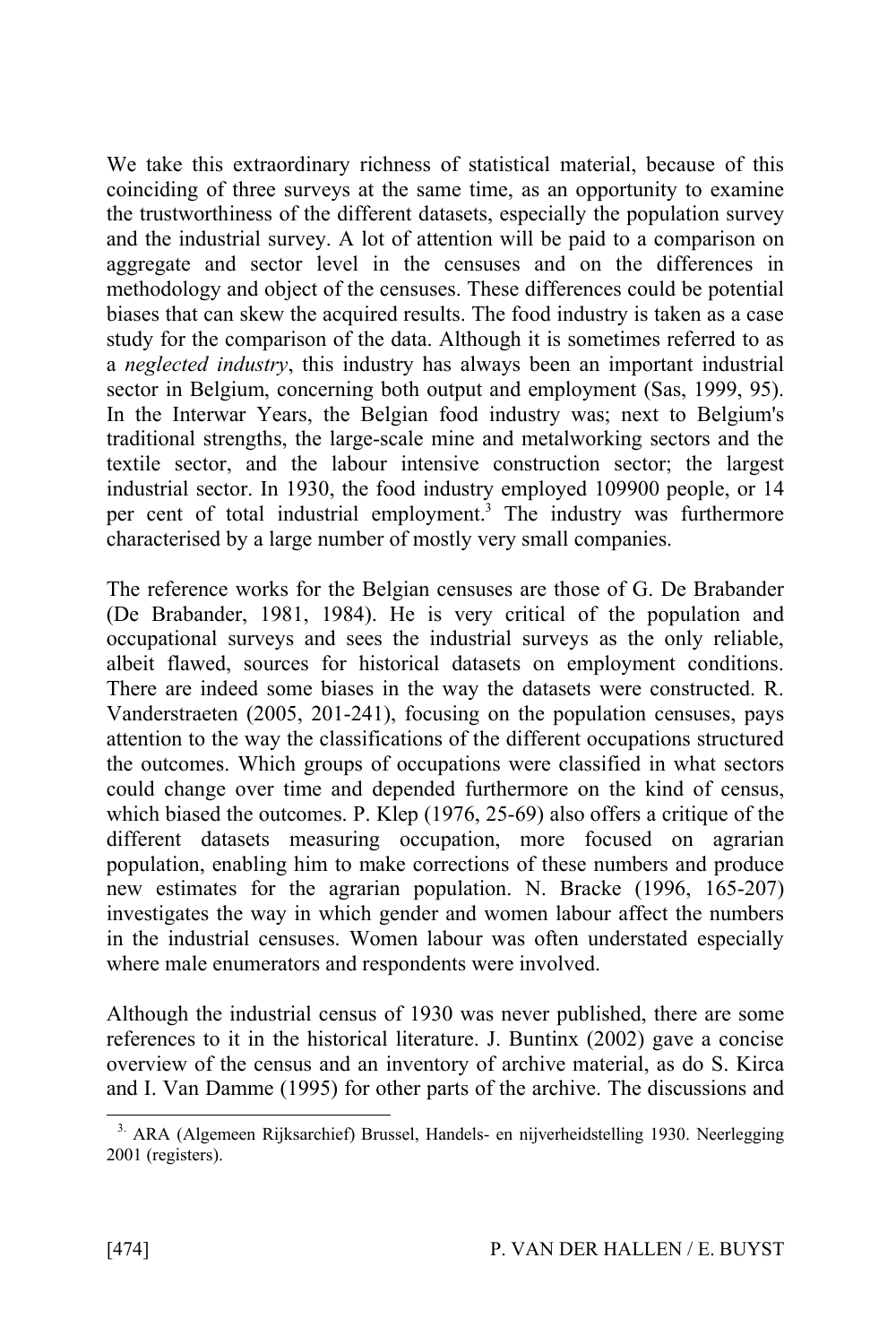limited presentations of the census in *Arbeidsblad/Revue du Travail* should also be mentioned (*Arbeidsblad/Revue du Travail*, 1934, 750-803; 1935, 1353-1521.

### 2. MEASURING THE INDUSTRIAL EMPLOYMENT IN BELGIUM

The history of measuring industrial employment in Belgium starts in 1846, with a census with a broad scope.<sup>4</sup> It encompassed counts of the population, agriculture and industry, but did not include the large domestic industry. The census of 1866 had the same scope, but now the domestic industry was part of the count basis.<sup>5</sup> However, the authorities deemed this census unreliable. It was therefore never published and left no traces in the archives. Because of this, the census of 1880 had a much more humble prospect.<sup>6</sup> It was thought to be very hard to provide such a broad scope, therefore in 1880 less than half of the industrial sectors were actually counted. Thus this census only offered a very fragmented picture of the Belgian industry. The census of 1896 only contained an industrial census. Moreover the methodology of this census was different to its precursors positioning the census of 1896 apart from the other industrial censuses<sup>7</sup>

According to Klep (1976) the opinion in historical literature of the results of the 19<sup>th</sup> century Belgian censuses is rather positive. The statistics of the occupational structures are flawed but still perform somewhat better than comparable ones of the United States or Great Britain, although lagging them in time (Klep, 1976, 68).

The following censuses of 1910 and 1930 are potentially very important sources for the study of industrial structure in Belgium in the first half of the  $20<sup>th</sup>$  century. These are the only two moments before World War II where very broadly-scoped information on the Belgian population and its economic activities can be found. This of course makes these datasets significant subjects for historical critique.

<sup>4.</sup> *Population, Recensement Général (15 octobre 1846)*, Brussel, 1850.

<sup>5.</sup> *Population, Recensement Général (31 décembre 1866)*, Brussel, 1870.

<sup>6.</sup> *L'industrie en Belgique. Exposé d'après le recensement de 1880 de l'état des principales industries*, Brussel, 1887.

<sup>7.</sup> *Recensement Général des Industries et des Métiers (31 octobre 1896)*, Brussel, 1900.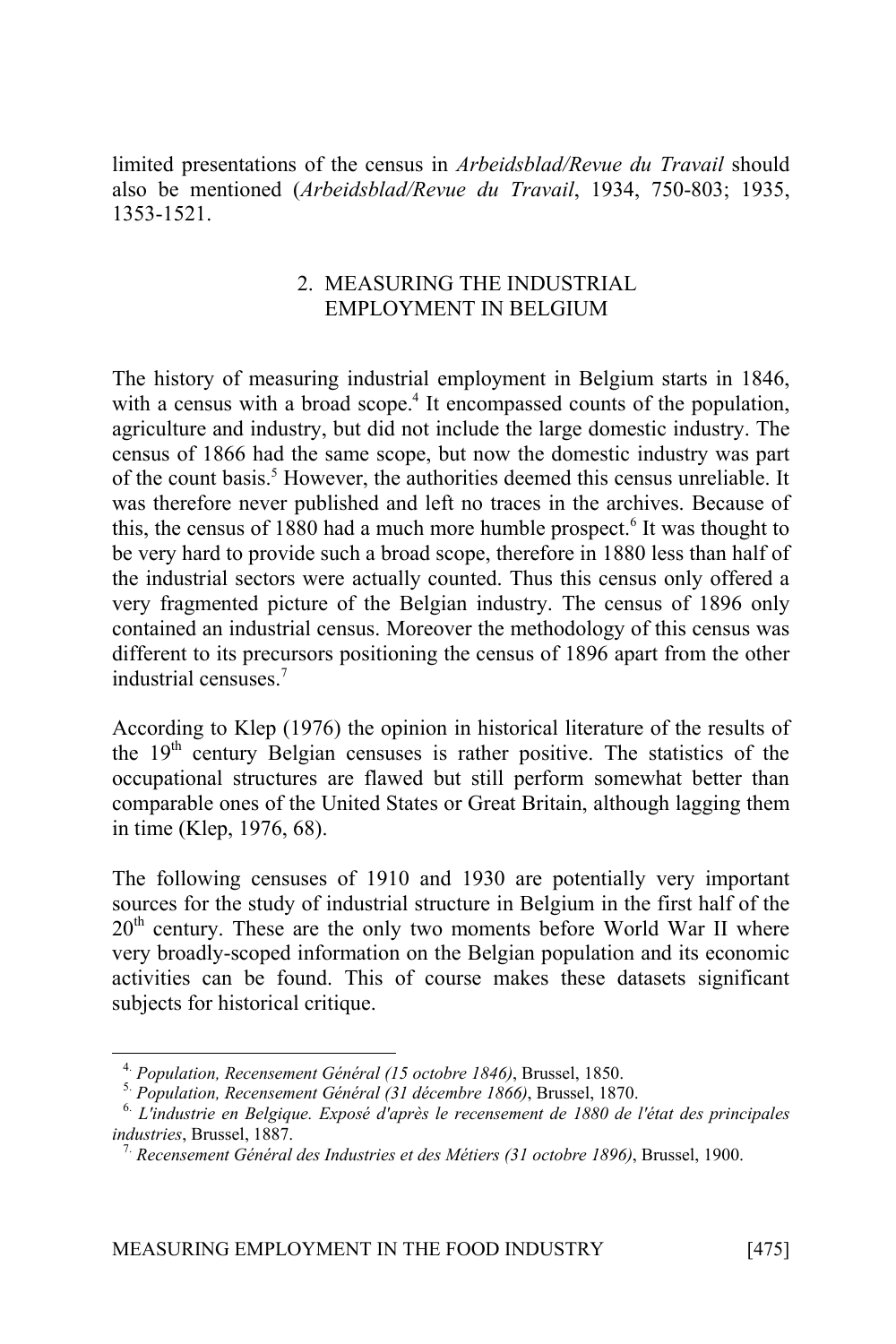Among the reasons the censuses of 1910 and 1930 are especially noteworthy is the fact that the *population census* and the *industrial and commercial census* were held again at the same moment. During the pre World War II period, there was also another population census in 1920 that was not accompanied by an industrial census. The same goes for the industrial census of 1937, which did not coincide with a population census. It was not the first time that these types of censuses coincided in the Belgian history (Hannes, 1975, 5-7). New however, was the way the organisation of the censuses was carried out. The new methodology that arose, rather coincidentally did actually lead to a closer tie between the different censuses.

Originally the *industrial and commercial census* from 1910 was planned to be held in 1911. But since it was better for the purpose of comparison and control to organise the *industrial and commercial census* together with the *population census* that was scheduled for the end of 1910, the organisation of the first one was hastened. Because of time constraints a new and easy adoptable system was proposed linking the two censuses further together and thus enabling the exercise of the *industrial and commercial census* without many foregoing preparations.

The *population census of 1910* had its own kind of *occupational survey* in which people had to declare what their occupation was and classify this occupation among a limited number of available economic sectors. The new system implied that when the forms of the *population census* were collected, new forms belonging to the *industrial and commercial census* were handed out to those mentioning an industrial or commercial occupation in this occupational survey.<sup>8</sup>

Different forms were handed out depending on whether people described themselves as being an employer or employee. Questions that were asked to the employee and employer concerning the description of their occupation gave way to the *occupational survey* that was part of the *industrial and commercial census* whereas the form that was given only to the employers also contained questions on the number of firms they controlled and how many persons they employed. This information was subsequently reported in the *industrial survey* in the strict sense.

Although the two censuses were held at the same time, the organisation was managed by two different agencies. The ministry of interior was responsible for the *population census* while the *industrial and commercial census* was

<sup>8.</sup> *Recensement de l'industrie et du commerce (31 décembre 1910)*, Brussel, 1913-1921, p. 17.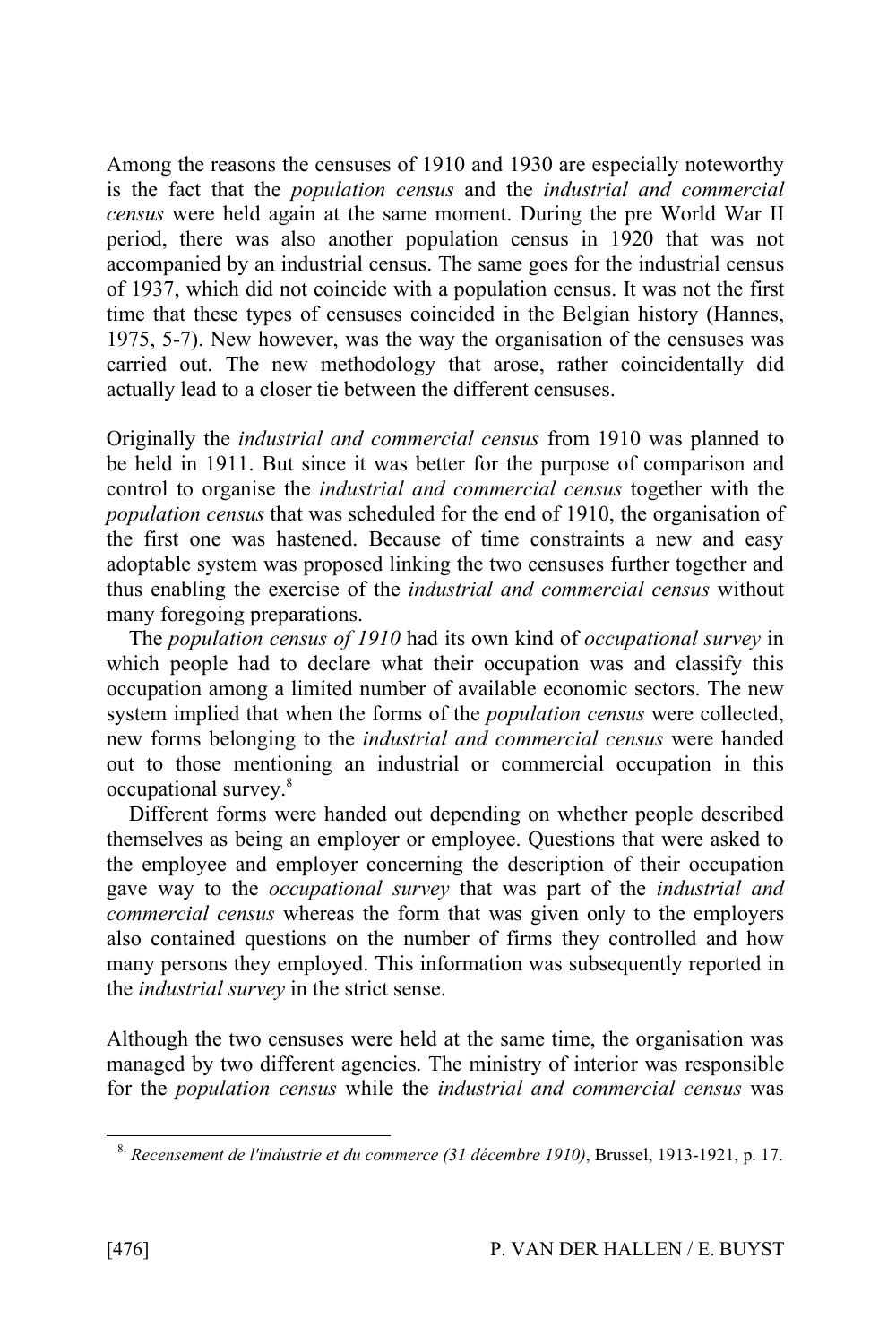organised by the ministry of labour. There is no mention though of this causing problems or making the censuses less reliable.

The methodology of the censuses of 1930 is comparable with the one used in 1910. The different surveys were also held at the same time and the division of tasks between the responsible ministries was similar. In spite of those similarities the reception of the *industrial and commercial census* of 1930 was completely different to the census of 1910. This industrial census has never been published in a comprehensive way. Only in the periodical *Arbeidsblad/Revue du Travail* there were two articles published, four and five years later, giving a limited outline and some results of the census (*Arbeidsblad/Revue du Travail*, 1934, 750-803; 1935, 1353-1521).

The motives of the Belgian governmental institutions for ignoring these results are unclear, but it is known that conflicts arose between the responsible agencies (Buntinx, 2002, 7). The Ministry of Interior that had always been in charge of the organisation of the population censuses claimed that the Ministry of Labour, which had been responsible for the industrial censuses since 1910, lacked the necessary experience and competence to carry out this kind of task properly. This is of course remarkable since there was no critique before, with the same task division, in 1910. It is possible however that this conflict was the cause of the non-publishing of the *industrial and commercial census* of 1930. Maybe the Ministry of Interior was right. This makes De Brabander (1981, 1984) conclude that the *industrial and commercial census* of 1930 cannot be relied upon. Other authors appear to concur since this census is never used in historical research. Sure is that the government deemed it necessary to hold a new industrial census only a few years later, in 1937. This could mean that they considered the census of 1930 to be unreliable but there are also other possibilities. Maybe the rapidly changing economic conditions due to the economic depression of the 1930s led to this decision.

These developments could also have been the reason why the results of the *industrial and commercial census* of 1930 were never published in a comprehensive way. It takes time to collect, process and summarise the raw data of these censuses. Hence by the time this was finished, conditions had changed dramatically, strongly diminishing the utility of publication of these data, which had probably become increasingly irrelevant.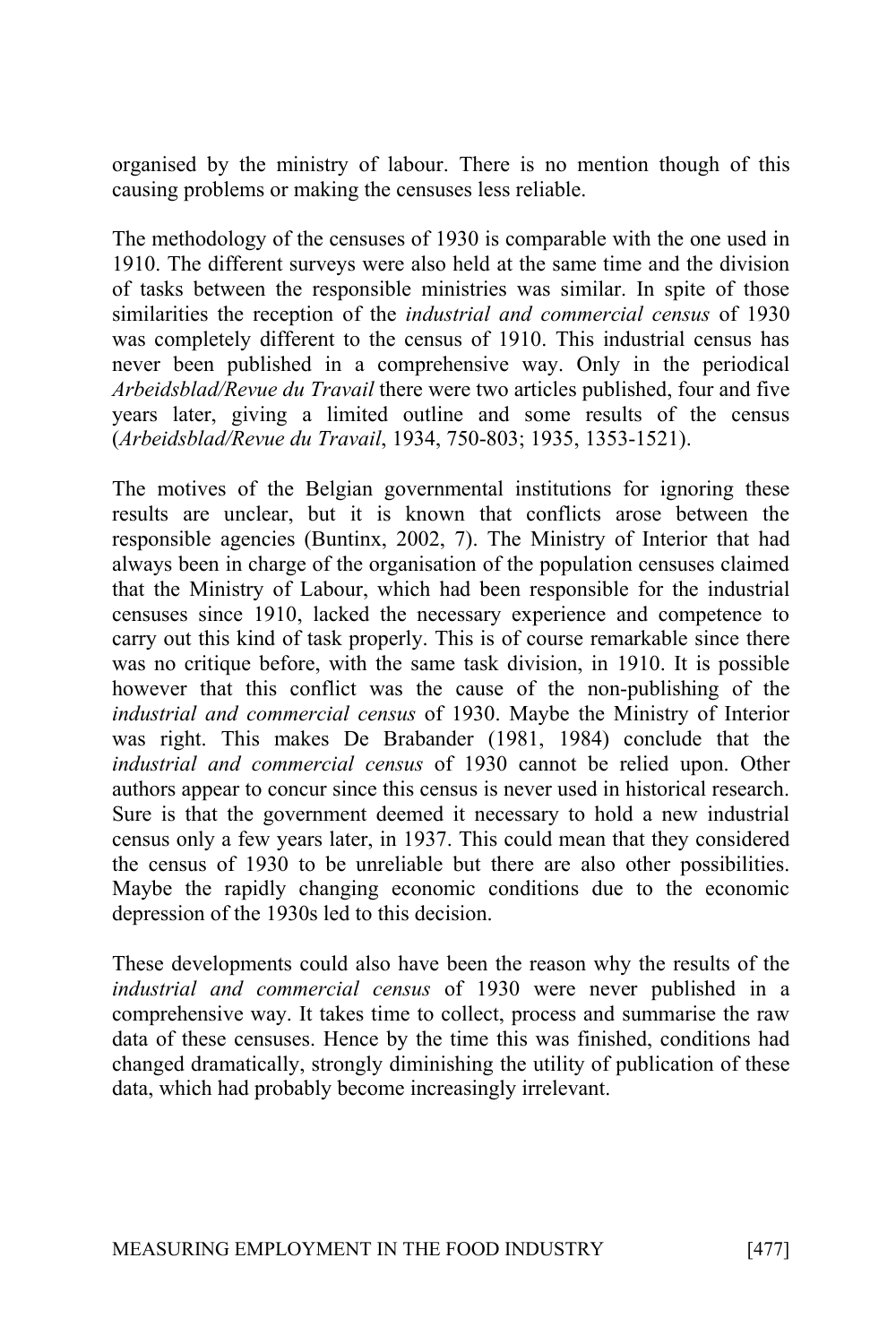Another impact of the crisis had to do with the government budget. Although there is no positive evidence to support the idea, it is not impossible either that the census was never published because of a budget cut.

In any case, in 1934, at the time of the publication of partial results of the census in *Arbeidsblad/Revue du Travail*, there were still plans to bring out the entire census (*Arbeidsblad/Revue du Travail*, 1934, 751). Baudhuin (1934, 57-58; 1944, 358-359), who was at the time very well acquainted with the Belgian political and industrial elite, strongly emphasised this possibility several times. It was not the first time either in the 1930s that surveys or statistical information were not published, or only very belated, due to financial constraints (Baudhuin, 1934, 57-58). He furthermore lamented the deficient financial resources that were dedicated to the proper publishing of statistical material in the interwar years, blaming even some of the country's alleged misgovernment during this period to this deficiency (Baudhuin, 1944, 359). The strong emphasis of the well-informed Baudhuin on this explanation increases the importance that can be attached to this option. Therefore it seems to be premature to conclude that the census is unfit for historical research.

### 3. THE METHODOLOGY OF THE CENSUSES OF 1910 AND 1930

So for both 1910 and 1930 there are three different relevant datasets dealing with the same industrial structure in Belgium, which makes them eligible for comparison although their methodology and count basis is not entirely the same.

The first one was the population survey set within the framework of the *population census*. This was an occupational survey that gathered information on the Belgian industrial structure through the determination of the *occupation* of each active inhabitant of Belgium. As a part of the *population census*, its chief purpose was a social one.<sup>9</sup> The fashion in which the questionnaire was formulated also pointed in this direction, and the goal was clearly articulated in the added introduction (*Centrale dienst voor de statistiek*, 1934-1938, 9). The population had to be classified according to the

<sup>&</sup>lt;sup>9.</sup> Out of convenience the occupational survey of the population census will from now on be referred to as *population survey* whereas the occupational survey and the industrial survey of the industrial and commercial census will be called *occupational survey* and *industrial survey*.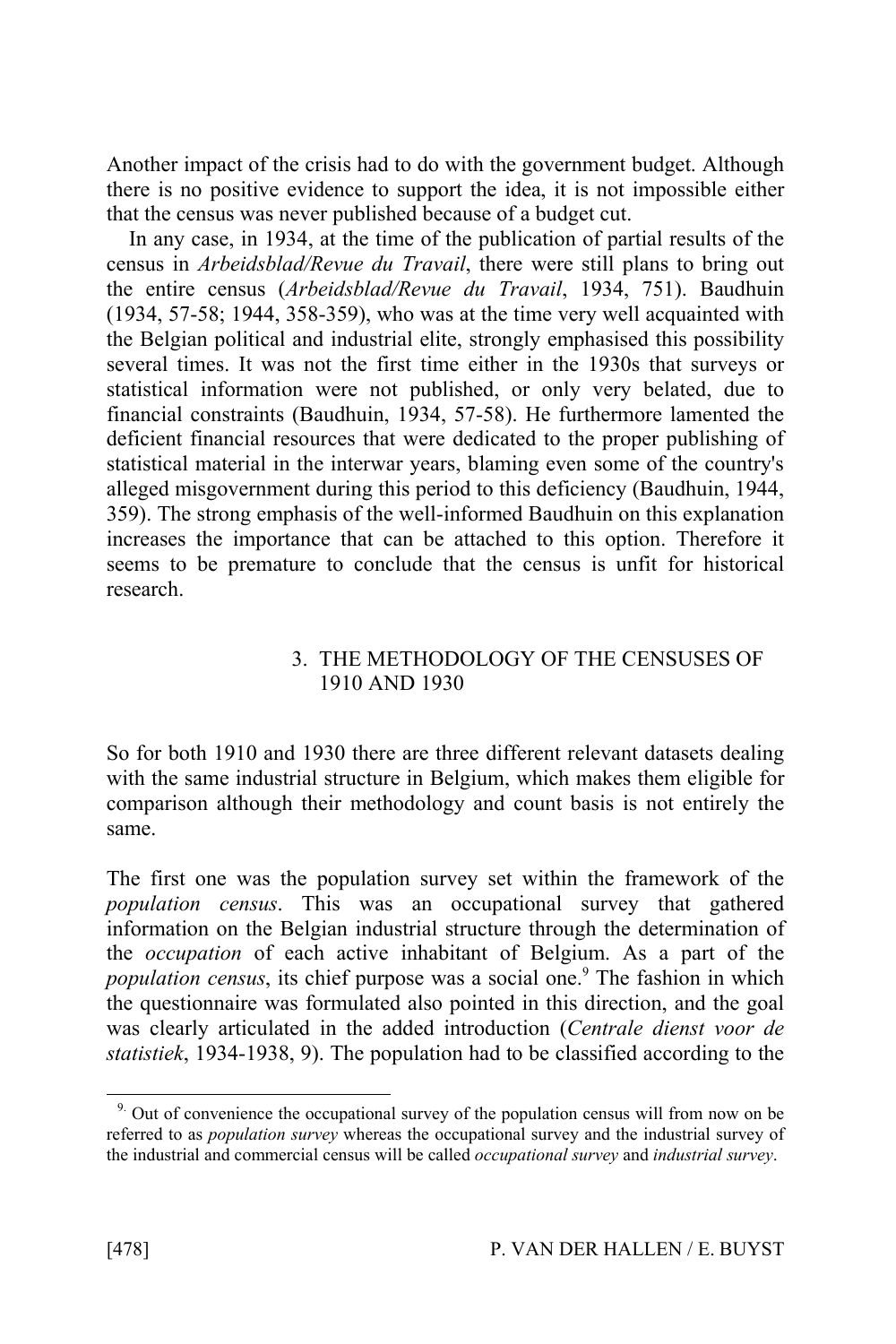occupation they had and not according to the industrial or commercial sector they belonged to. The population survey contained a classification where the registered occupations were divided in many categories. The survey of 1910 has 21 categories relevant for the food industry, against 28 for the survey of 1930. Only when their occupation could not be clearly characterised, individuals would be classified among the industry where they were working.

To distinguish in social situation within the occupational categories people had to clarify whether they were *employer*, *employee* (white-collar worker) or *worker* (blue-collar worker). As employers, those who worked on their own account with their own equipment were counted, whether or not they employed other people. Employees and workers were salaried collaborators. The distinction between them was made by the involvement of manual labour in their task.<sup>10</sup> There was a special category, under the label of *helpers*, for family members who helped the family head with his occupation on a regular basis. They had to be without further occupation and should not be remunerated.<sup>11</sup> People who were currently inactive had to answer 'none' to the question about their occupation.

Since the population survey was part of the population census and because of the social focus of the survey, people were counted according to their place of residence and not based on the work location. So people living in Belgium but working abroad were part of the survey whereas people working in Belgium but residing abroad were not.

As mentioned before, the *industrial and commercial census* had two distinct surveys. This enabled some internal control, and complied with the demands the laws organising the censuses had stated (Kirca & Van Damme, 1995, 5).<sup>12</sup> The census had a double goal: to collect statistics on the occupation of all people residing in Belgium, working in the industry or commerce, and on the nature and size of the performed industrial and commercial activities in Belgium (*Arbeidsblad/Revue du Travail*, 1934, 750-751).

The occupational survey, which served the first goal, was part of the industrial and commercial census and proceeded mainly from the forms that were filled out by those people who described themselves as being employed in the industry or commerce. Those forms were divided into three parts, one

<sup>10.</sup> *Recensement de l'industrie et du commerce (31 décembre 1910)*, Brussel, 1913-1921, p. 18.

<sup>11.</sup> *Population, Recensement Général (31 décembre 1910)*, Brussel, 1916, p. 5.

<sup>&</sup>lt;sup>12.</sup> Laws of December 14, 1910 and December 12, 1930.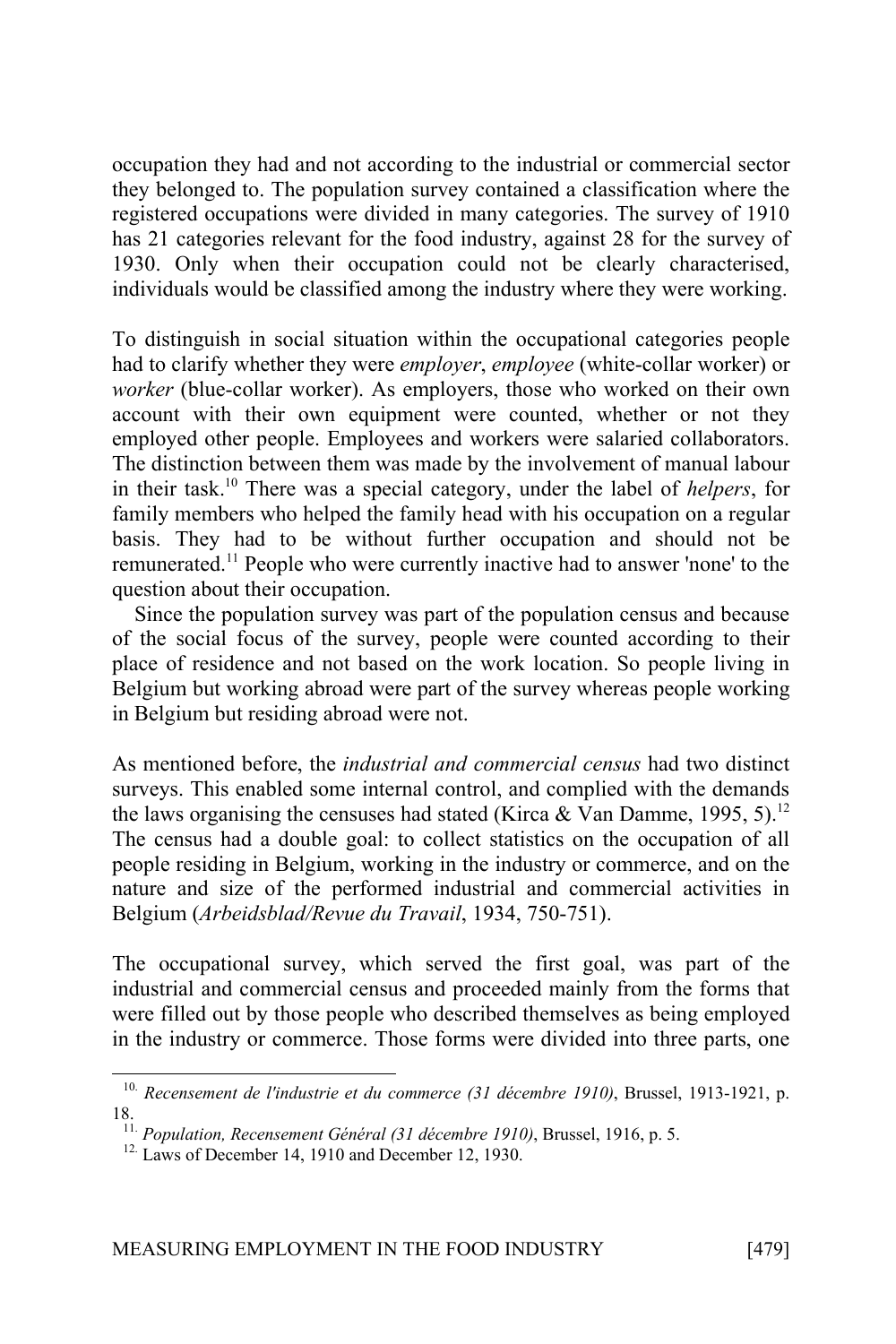of which had to be filled out by the respondent depending on his employment condition. This was done to tackle the difference between the domestic industry and the regular industry. The first part was meant for respondents working at the production plant of their employers. The second part was for workers who worked at home. The third part had to be filled out by workers who were employed at home by another worker.

All three had to specify their occupation, and declare whether they were currently employed or unemployed.<sup>13</sup> They also had to tell which employer or worker they were working for, and the workers in the domestic industry furthermore had to specify the address where they carried out their occupation. The results were ordered according to place of residence of the respondents on a municipal level. Since it was considered impossible to reproduce all respondents by their exact occupation, they were compiled in 38 different sectors belonging to industry and commerce, where the food industry counted as one group (*Arbeidsblad/Revue du Travail*, 1934, 752).

The industrial survey was held to attain the second goal the government had stated for the industrial and commercial census. The primary purpose of this survey was to provide an estimate for the industrial and commercial structure in Belgium by means of a count of the actual number of production plants, their machinery, and the commercial businesses. To offer an approximation of their size, there was also a count of the number of people employed in these plants or businesses.

This survey was executed through the responses received on the forms that were handed out to the people in the population survey describing themselves as employers in an industrial or commercial sector. This also means the same definition holds for employer as in the population survey.

The forms that were given to the employers were drawn up differently than the ones of the occupational surveys, since their goal was not so much a social as an economic one. The employers were asked to convey in which industry or commerce they were active, or which occupation they exercised, and whether their company was active at the moment. The subcategories to which the activities could be assigned, were more specified than in the population survey. In the industrial survey of 1910 the 'food industry' sector consisted of 64 relevant subsectors. In 1930 there were 65.

The respondents were questioned on the whereabouts of the company and their possible plants. To measure the amount of mechanisation they

<sup>13.</sup> *Recensement de l'industrie et du commerce (31 décembre 1910)*, Brussel, 1913-1921, p. 24.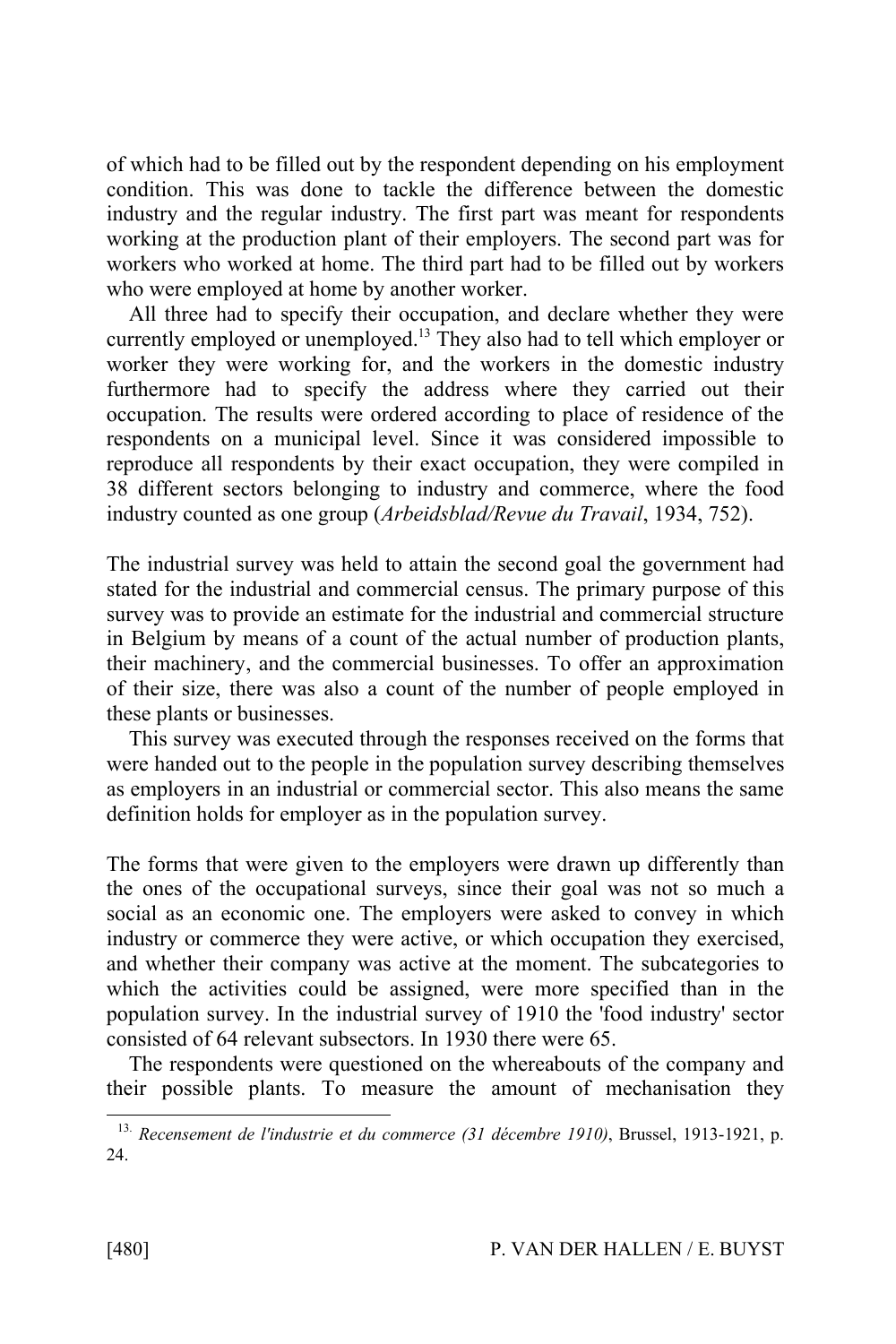furthermore had to specify whether their business made use of motorised power, and how much horsepower this amounted to.

Finally they had to give information on the number of family helpers, employees and workers they employed. The definitions for these categories were again similar to those in the population survey.

From this method stems the fact that the employed people in the industrial survey were geographically organised according to their place of work, the address of the plant they had given, and not their residence. This implied that foreigners, working in the Belgian industry or commerce were included in the survey, whereas Belgians working abroad were not. This made sense because the purpose of the survey was to measure industrial and commercial activity in Belgium regardless of the origin of the people involved.

#### 4. COMPARISON OF THE CENSUSES IN 1910 AND 1930

If one would want to compare the different censuses measuring occupation and employment to test them on their reliability, the comparison between the occupational survey and the industrial survey of the industrial and commercial census would, at first thought, appear to be most suited for the censuses of 1910 and 1930. All three censuses were held more or less at the same moment, but the two surveys of the industrial and commercial census were carried out by the same institution, the Ministry of Labour. Therefore, their method of execution was similar, and they should theoretically be closer correlated to each other.

Unfortunately the data the occupational survey has to offer is relatively limited for our research. On the matter of professional specialisation the occupational survey released no data more specific than the large industrial or commercial sector. The entire food industry counted as one sector. Besides, it is not entirely clear which subsectors exactly made up the category 'food industry'. We can only assume that they are more or less similar as the ones of the industrial survey. Thus the only comparison we are able to make is situated on the sector level.

The comparison of the occupational survey with the data of the population survey is hampered for the same reason, although this comparison would have been interesting as well since these two censuses had more or less the same social goal, and were organised among the same basis.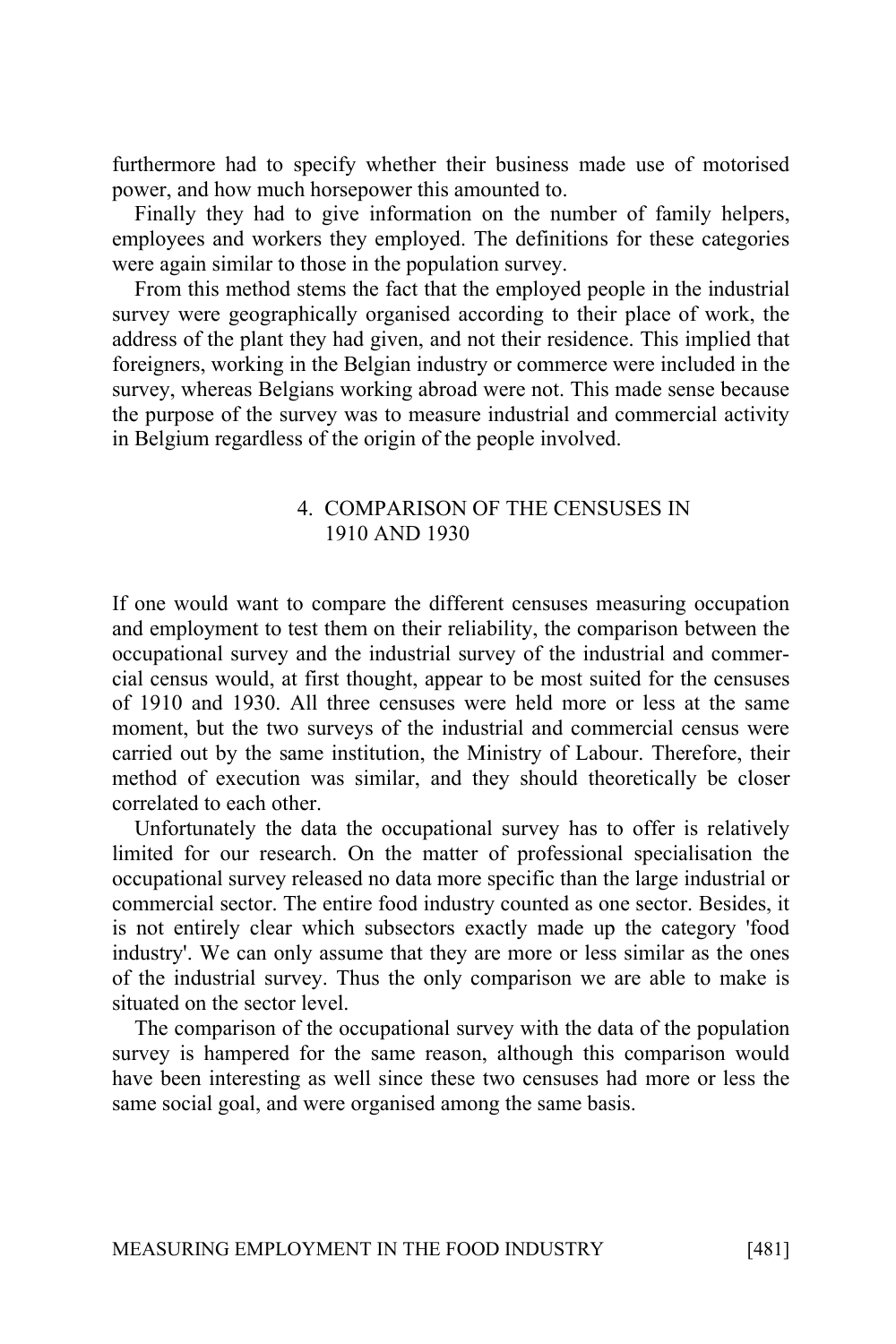# 4.1. Biases in the methodology

As has been notified before, a few general factors arising from the methodology and purpose of the different censuses skew the observations. They have to be taken into account if one would want to compare the different surveys. It might be useful to sum them up since they distort the general picture, and thus might offer possible solutions for the observed differences between the surveys (Table 1).

The aforementioned difference in the used geographical entity, where the occupational survey and the population survey use residence and the industrial survey uses the site of the production plant, is an important factor contributing to deviations in the results, especially on the municipal or provincial level. Since we use data for Belgium on aggregated level this bias is decreased considerably. Only cross-border workers will influence the results. Belgian residents working abroad were not counted in the industrial survey whereas foreigners working in Belgian production plants were not registered in the occupational survey or population survey. Since this crossborder workers are not very important in the food industry, this should not have had much of an influence on the data.<sup>14</sup>

There might be some variation in the definition of industrial sectors and branches. Branches might be grouped differently, which would complicate proper comparison between the surveys. There definitely is a divergence in the way people are registered along the different branches, since people in the industrial survey are grouped by the industry they are employed in whereas in the occupational surveys they are classified according to their occupation. This means for example that a carpenter in a large sugar factory would have been classified in the sector 'wood and furniture' in the occupational surveys, while in the industrial survey he will be found in the sector 'food industry'. Obviously this difference could have a large effect on the eventual outcomes of the censuses, mostly depending on the nature and the size of the sector involved.

However, when an occupation was not defined clearly enough it was also in the occupational surveys classified under the same sector the individual

<sup>&</sup>lt;sup>14.</sup> The occupational survey of 1910 stated for example that of the Belgian population 3,749 people were active in the food industry abroad. There are no comparable figures on the number of foreigners working in Belgium in the industrial survey, however it seems not unreasonable to assume comparable numbers, cancelling each other out to a large extent.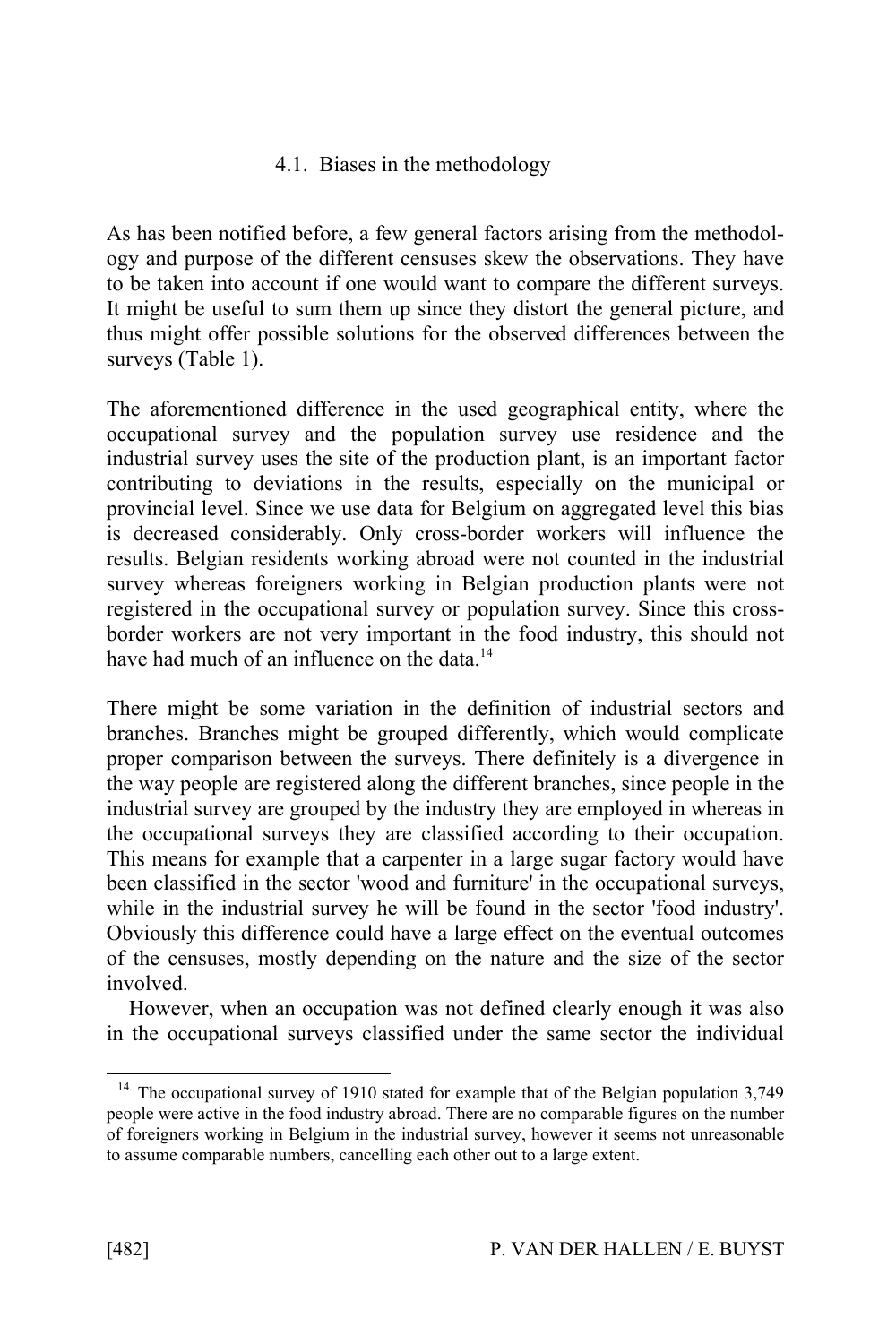was active in. This implies that a truck driver for a brewery was classified under the sector 'brewing industry' in both the occupational and industrial surveys (*Centrale dienst voor de statistiek*, 1934-1938, 9). Naturally this left considerable space for discretion.

Since the occupational survey classifies people on the basis of the occupation they mention, it is very well possible that unemployed people counted in the occupational surveys still filled out their former occupation on the form. Although there was a special classification meant for inactive people with regard to their occupation (declaring 'none' to the question about their occupation), it is quite likely the unemployed would rather have been classified under their normal occupation. This would make them show up as employed in the statistics of the occupational survey or population survey while they would remain absent in the industrial survey. When this is true the results of the occupational surveys should display an upward bias compared to the industrial survey.

There was however also a measurement of unemployment in the industrial survey in 1930, where the unemployed were classified separately from the rest of the survey, but the notion of 'unemployment' was different. The unemployed that showed up in the industrial survey were those that worked in a company that was registered by their employer as inactive. Since this section probably included only those companies that were only recently or temporarily inactive, this would lead to an underestimation of unemployment in this survey.

Another possible deviation that tends to lower the industrial survey compared to the occupational survey, is the fact that employers might give up a lower number of active workers in their company for fear these numbers would be used for tax purposes.<sup>15</sup> De Brabander (1984, 69) considers this unlikely, stating that because of the declined importance of the taxes resulting from the patent law, there was no incentive for employers to give up a lower number of workers. Yet it should not be excluded that employers still had the reflex to underestimate the active workers in their plants for fear of higher taxation. The industrial and commercial census of 1910 explicitly mentions this tax motive in its introduction.<sup>16</sup> Therefore the authorities tried to assemble the

<sup>15.</sup> *Recensement de l'industrie et du commerce (31 décembre 1910)*, Brussel, 1913-1921, p. 77.

<sup>16.</sup> *Recensement de l'industrie et du commerce (31 décembre 1910)*, Brussel, 1913-1921, p. 77.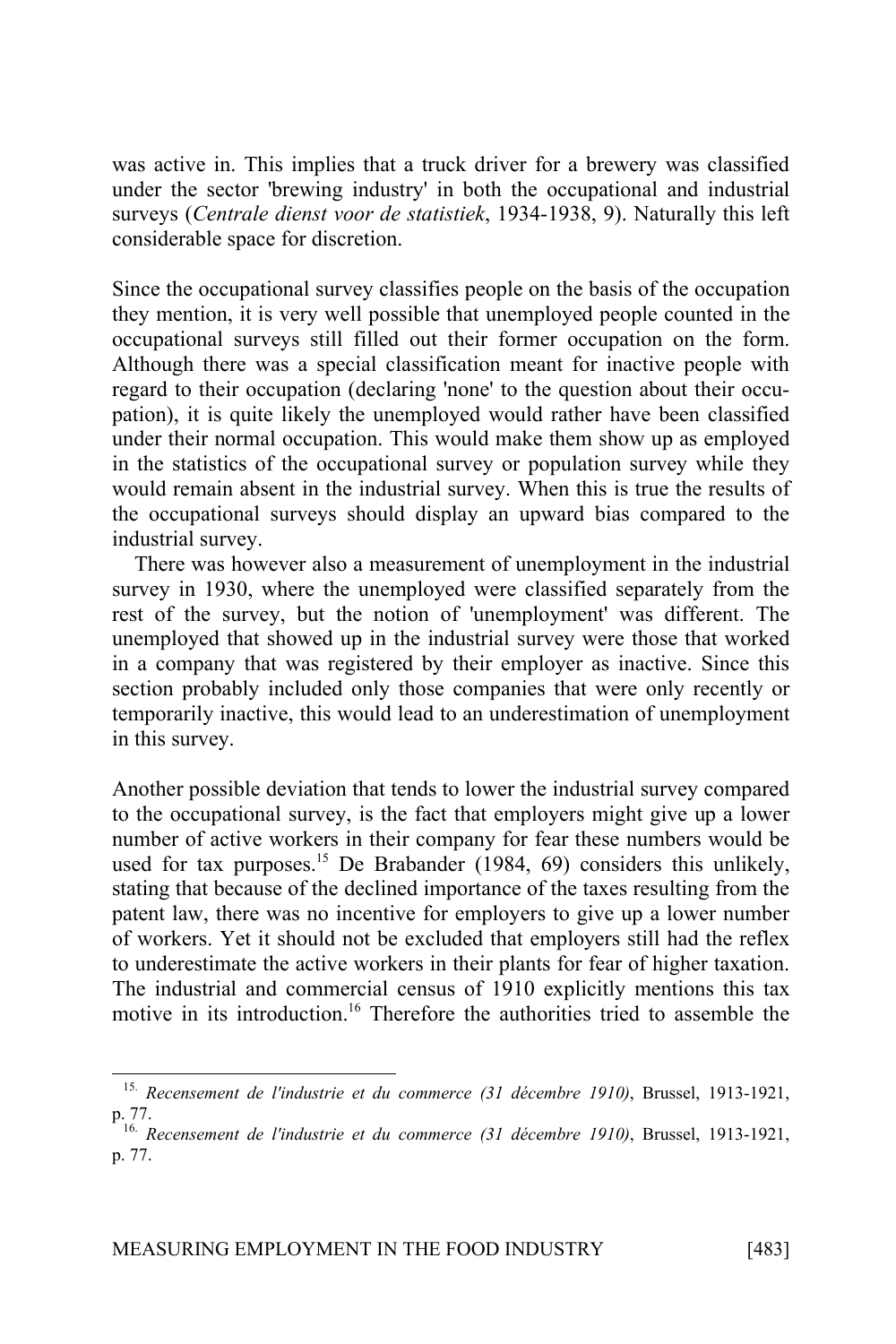results of the industrial and occupational survey of the same industrial plants in order to compare them and get rid of this bias.

Some weaknesses of the industrial census that were admitted by the organising ministry had to do with inaccuracies within the census.<sup>17</sup> Certain employers that could be found on the forms of the occupational survey, which was filled out by employees, did not have corresponding forms in the industrial census and thus appear to be excluded from it.

Moreover there were certain production plants that could have been double-counted in the industrial survey, since multiple persons within the firm reckoned they had to provide the information on the firm.<sup>18</sup> However by means of the information that was gathered through the occupational survey most of these weaknesses could be corrected.

On the other hand, multiple job holding could distort the picture since these workers might show up on several sectors in the industrial survey, while they were only counted once in the population survey. For the employers there was the problem of multiple firm holding leading to the same consequences.

Furthermore, because of the used methodology the civil servants of the Ministry of Labour, responsible for the industrial and commercial census, were not able to make use of the corrections that were made later on in the employment figures of the population survey.<sup>19</sup>

Concerning the disaggregation of the data (employer, employee, worker) it should be noted that in the population survey and the occupational survey, the employees were able to complete their own forms, whereas in the industrial survey, the distinction was made by their employer (Peeters, Goosens & Buyst, 2005, 69). It is not inconceivable either that the picture has been distorted by an underestimation of women labour. Women were traditionally highly present in the domestic labour segment, but in factories there was an overrepresentation of men (Bracke, 1996, 200). The occupational survey that has special attention for domestic labour shall have registered this type of employment better than the industrial survey where employment was registered by the employer.

<sup>17.</sup> *Recensement de l'industrie et du commerce (31 décembre 1910)*, Brussel, 1913-1921, p. 77.

<sup>18.</sup> *Recensement de l'industrie et du commerce (31 décembre 1910)*, Brussel, 1913-1921, p. 77.

<sup>19.</sup> *Recensement de l'industrie et du commerce (31 décembre 1910)*, Brussel, 1913-1921, p. 246.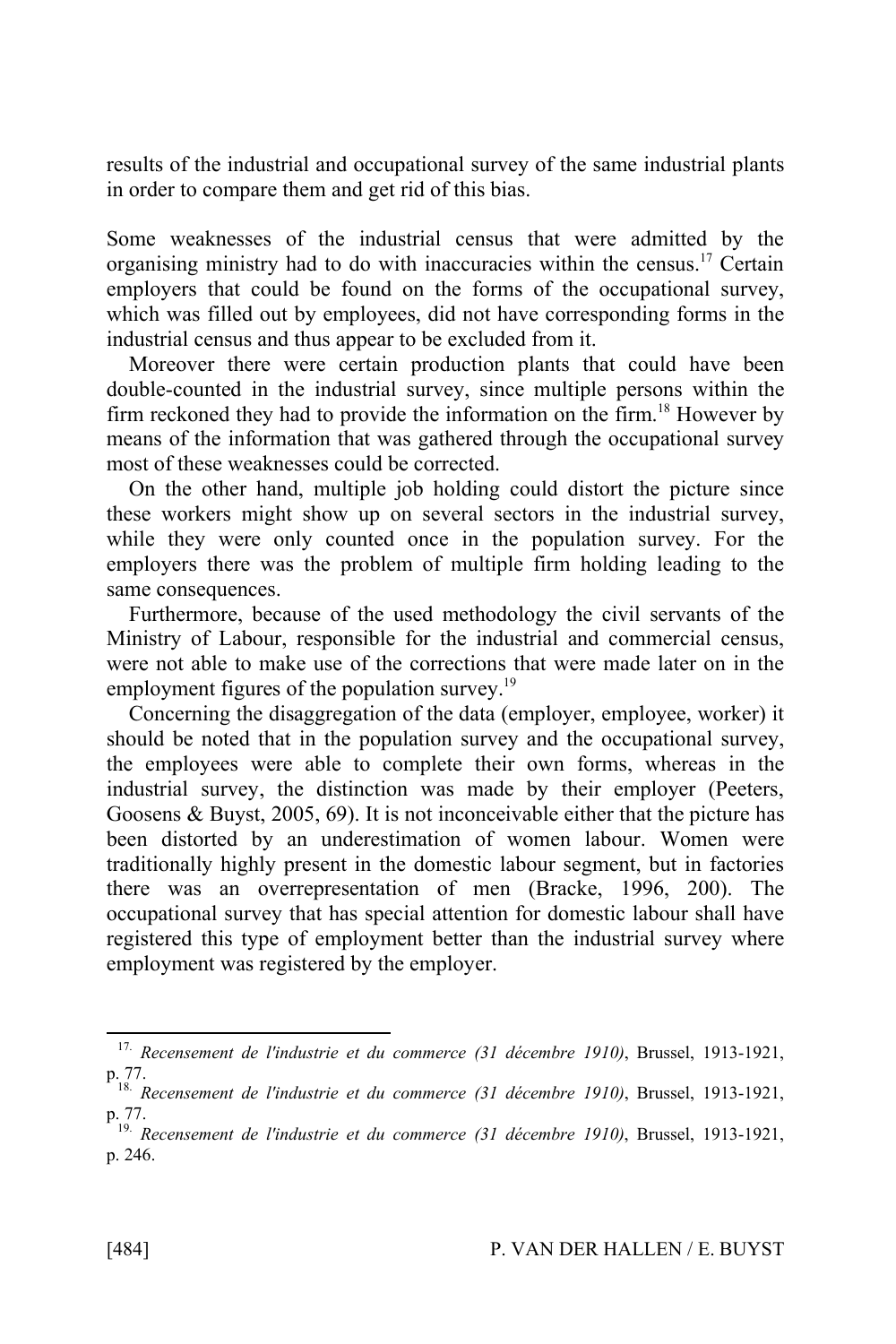Seasonal labour and other matters of timing might have affected the data as well. People who were active in seasonal activities might have given up different occupational titles in the population and occupational surveys and might or might not have been counted by the employer in the industrial survey. The censuses of 1910 and 1930 were held in wintertime, at the end of December, when some seasonal activities were on hold, or people had temporarily switched to other activities. In the food industry there were some sectors such as canned foods, the sugar industry, or chicory preparation, but also the large brewing industry that had important seasonal components. Also, because many seasonal labourers worked in various industrials plants in winter, they were difficult to be assigned, especially when the population survey was concerned. Sometimes they appeared in this survey as 'unspecified', although in theory they had to be assigned to the occupation they devoted most of their time to. We should however note that because of the methodology of the censuses of 1910 and 1930, there was no real time gap between the different censuses, still enabling misrepresentations of the actual situation, but limiting the possibility of confusion between the different surveys due to timing differences.

|                         | <b>Population Census</b>                      | <b>Industrial and Commercial Census</b>                         |                                                     |
|-------------------------|-----------------------------------------------|-----------------------------------------------------------------|-----------------------------------------------------|
| <b>Criterion</b>        | <b>Population Survey</b>                      | <b>Occupational Survey</b>                                      | <b>Industrial Survey</b>                            |
| Geographical<br>Entity  | residence of workers                          | residence of workers                                            | company location                                    |
| Cross-Border<br>Workers | foreigners working in<br>Belgium not included | foreigners working in<br>Belgium not included                   | foreigners working in<br>Belgium included           |
|                         | Belgians working<br>abroad included           | Belgians working<br>abroad included                             | Belgians working<br>abroad not included             |
| <b>Classification</b>   | occupation                                    | occupation                                                      | industrial sector                                   |
| Specification           | per subsector<br>(moderately detailed)        | per sector                                                      | per subsector (detailed)                            |
| Unemployment            | unemployed mostly<br>included in survey       | unemployed mostly<br>included but also<br>separately registered | unemployed not<br>included/separately<br>registered |

TABLE 1: METHODOLOGICAL DIFFERENCES WITHIN THE CENSUSES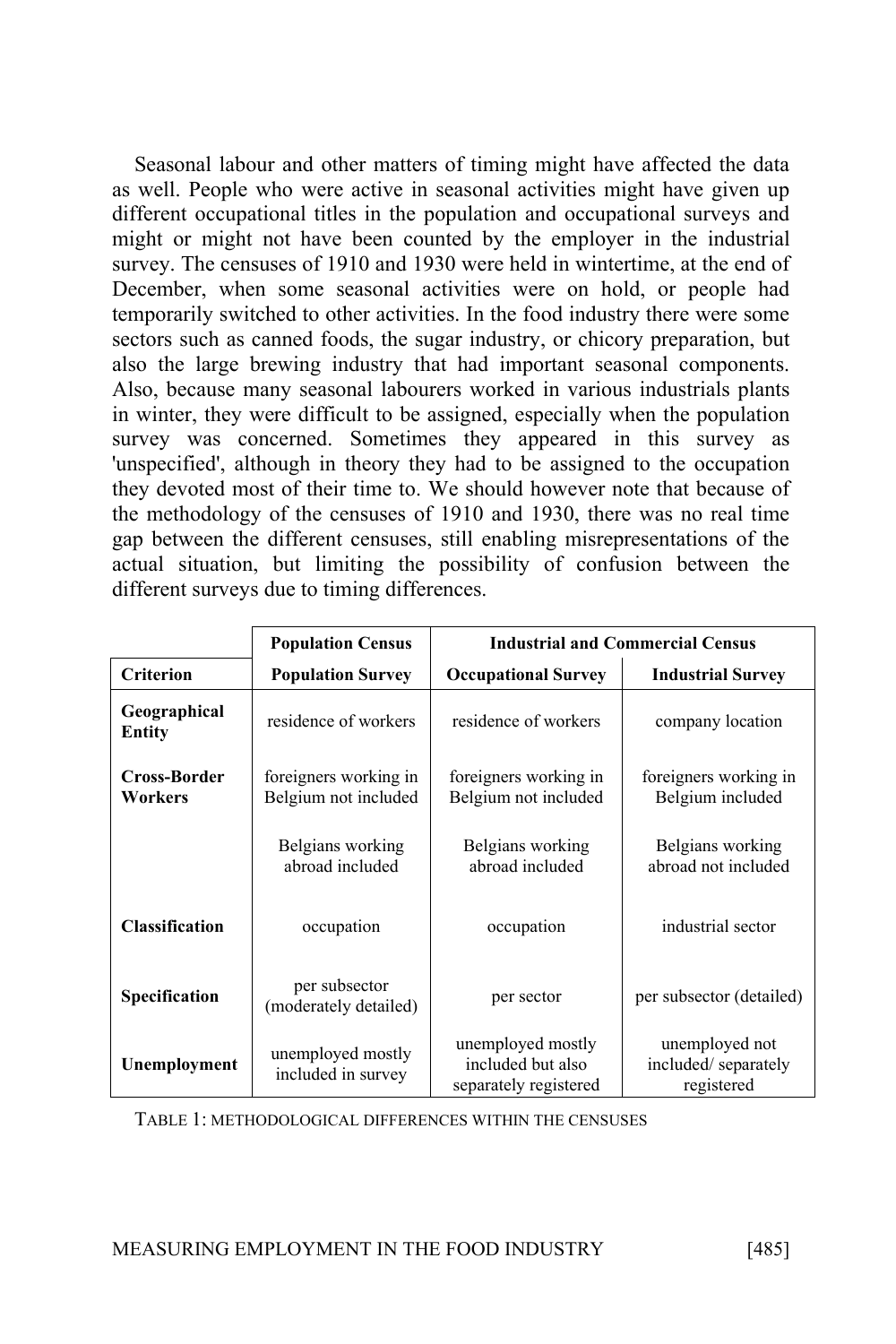Finally, sometimes plain miscalculations were made during the processing of the results. In a few sectors, the different categories do not seem to add up completely and a difference can be found between the reported 'total' and the sum of the reported categories. These differences however were scarce, and remained limited.

# 4.2. Comparison on aggregate level

Still it would be useful to make the comparison between the three datasets on an aggregate level to see in which manner they vary in total number and in relative share between the used categories. To measure the deviations of the censuses we took the industrial survey as a benchmark.

| <b>Food Industry 1910</b> | <b>Employers</b> | <b>Employees</b> | Workers | <b>Helpers</b> | Total   |
|---------------------------|------------------|------------------|---------|----------------|---------|
| Occupational survey       | 31.602           | 5.861            | 49.987  | 15.535         | 102.985 |
| Industrial survey         | 26.328           | 5.997            | 57.205  | 12.573         | 102,071 |
| Population survey         | 27,135           | 4.627            | 56,395  | 9,172          | 97,329  |
| Occupational survey       | 120.03%          | 97.73%           | 87.38%  | 123.56%        | 100.90% |
| Industrial survey         | 100.00%          | 100.00%          | 100.00% | 100.00%        | 100.00% |
| Population survey         | 103.07%          | 77.16%           | 98.58%  | 72.95%         | 95.35%  |
| Occupational survey       | 30.69%           | 5.69%            | 48.54%  | 15.08%         | 100.00% |
| Industrial survey         | 25.79%           | 5.88%            | 56.04%  | 12.32%         | 100.00% |
| Population survey         | 27.88%           | 4.75%            | 57.94%  | 9.42%          | 100.00% |

TABLE 2: AGGREGATE COMPARISON EMPLOYMENT IN THE FOOD INDUSTRY, 1910

The comparison in Table 2 of the three different surveys on an aggregate level for 1910, gives us some fairly comparable results. The relative size of the different categories is more or less preserved. We could normally have expected some differences given the different basis on which the censuses were executed and the different goals of the surveys. Oddly though, the two occupational surveys, having more or less the same goal and count basis, diverge in a different way from the industrial survey as benchmark. The differences in the categories compensate each other to some extent so that the aggregates do not diverge too much. The rather large difference in the 'helpers' category is explainable because of the vague way the definition of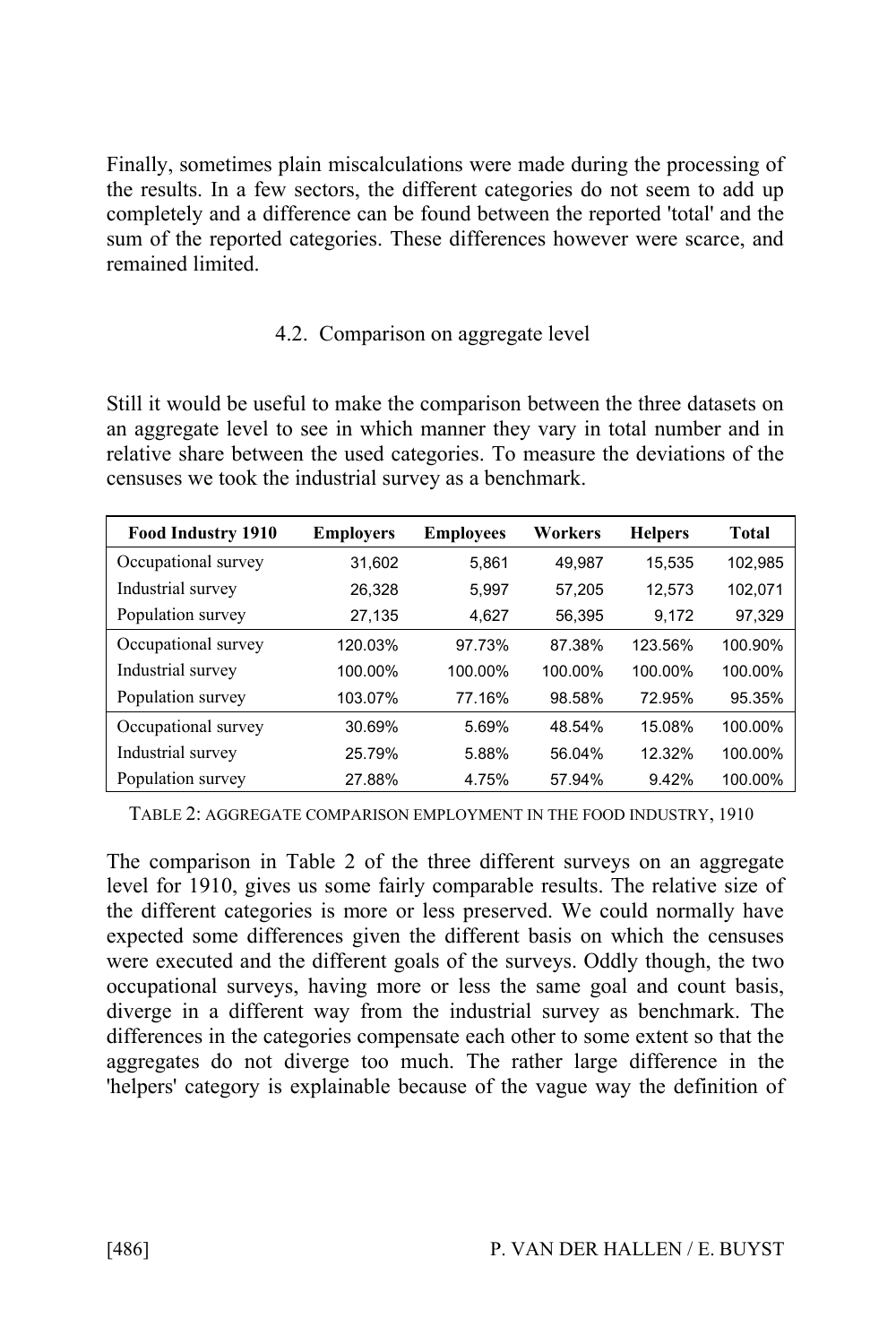that category was formulated.<sup>20</sup> In 1930 this category would be treated more strictly to avoid these problems (Baudhuin, 1934, 59). The differences found in the other categories though seem to be more problematic.



GRAPH 1: AGGREGATE EMPLOYMENT IN THE FOOD INDUSTRY BY SURVEY, 1910

| Food Industry 1930  | <b>Employers</b> | <b>Employees</b> | Workers | <b>Helpers</b> | Total   |
|---------------------|------------------|------------------|---------|----------------|---------|
| Occupational survey | 21,936           | 11.283           | 69.914  | 8.029          | 111,162 |
| Industrial survey   | 21,990           | 8.852            | 70.230  | 8,056          | 109,140 |
| Population survey   | 24,530           | 8,480            | 71.019  | 9,564          | 113,593 |
| Occupational survey | 99.75%           | 127.46%          | 99.55%  | 99.66%         | 101.85% |
| Industrial survey   | 100.00%          | 100.00%          | 100.00% | 100.00%        | 100.00% |
| Population survey   | 111.55%          | 95.80%           | 101.12% | 118.72%        | 104.08% |
| Occupational survey | 19.73%           | 10.15%           | 62.89%  | 7.22%          | 100.00% |
| Industrial survey   | 20.15%           | 8.11%            | 64.35%  | 7.38%          | 100.00% |
| Population survey   | 21.59%           | 7.47%            | 62.52%  | 8.42%          | 100.00% |

TABLE 3: AGGREGATE COMPARISON OF EMPLOYMENT IN THE FOOD INDUSTRY BY SURVEY, 1930

<sup>20.</sup> Especially the notion of the helper assisting the family head on a *regular* basis can lead to various interpretations on the necessary regularity.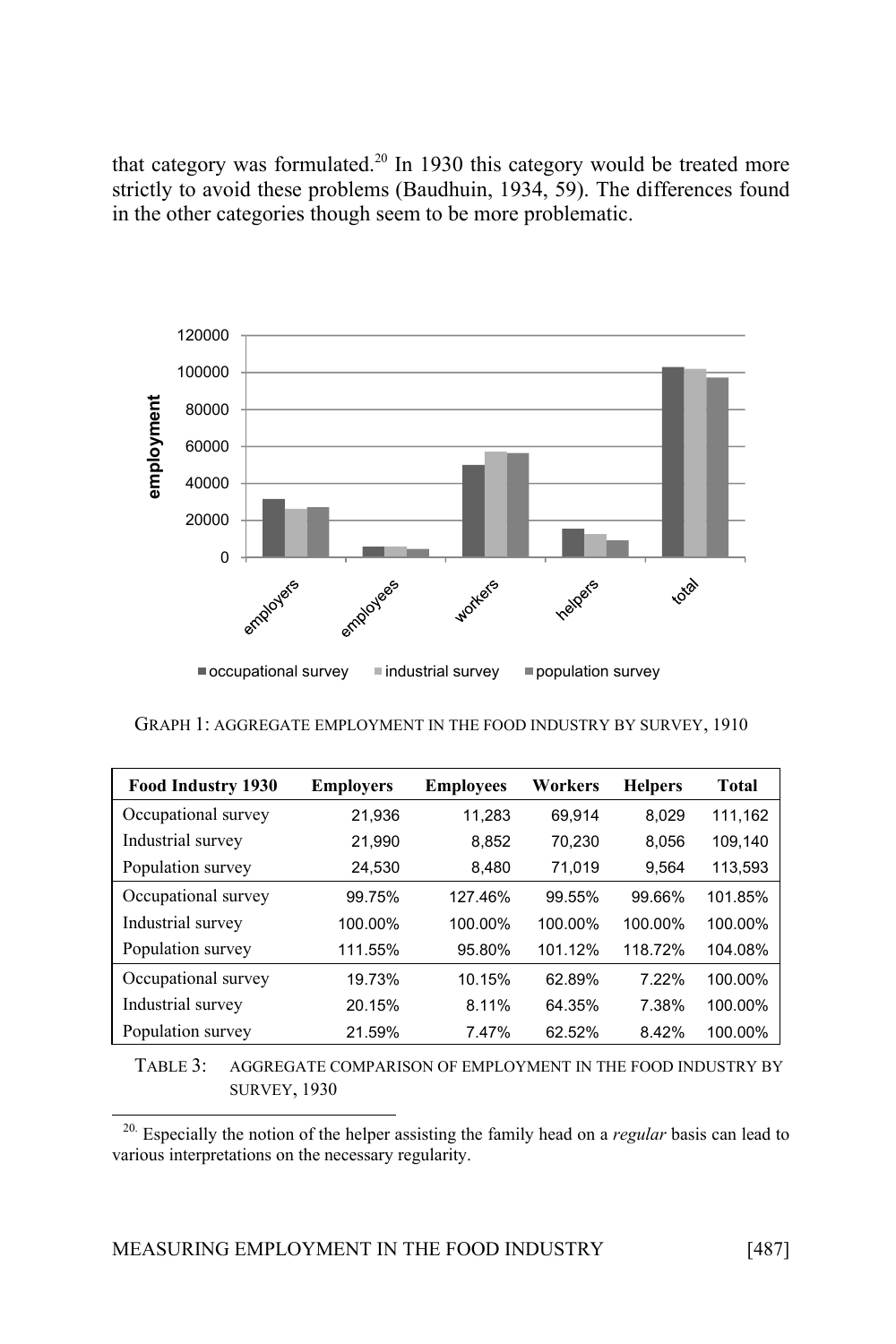The relative shares of the occupational categories in the different censuses of 1930 are preserved pretty well as can be noted in Table 3. Furthermore, the results of the occupational survey and the industrial survey of the industrial and commercial census are actually quite similar, except for the number of employees, which were a relatively unimportant category in the food industry during the Interwar Years. The population survey deviates somewhat from the other two and shows a higher overall number. In 1930, as in 1910, the two occupational surveys diverge in different ways from the industrial survey.





GRAPH 2: AGGREGATED EMPLOYMENT IN THE FOOD INDUSTRY BY SURVEY, 1930

Since the censuses had a different way to deal with unemployment, the industrial survey could have a tendency to show lower results than the other surveys. But because unemployment is registered in the industrial and commercial census we were still able to make a correction for it. Since for 1910 no unemployment numbers are published in the industrial survey, and because these numbers from the census of 1930 probably underestimate the real unemployment, we use the numbers that were given by the occupational survey. However, since unemployment in the food industry was relatively low, the results were not fundamentally different (cf. Appendix 1).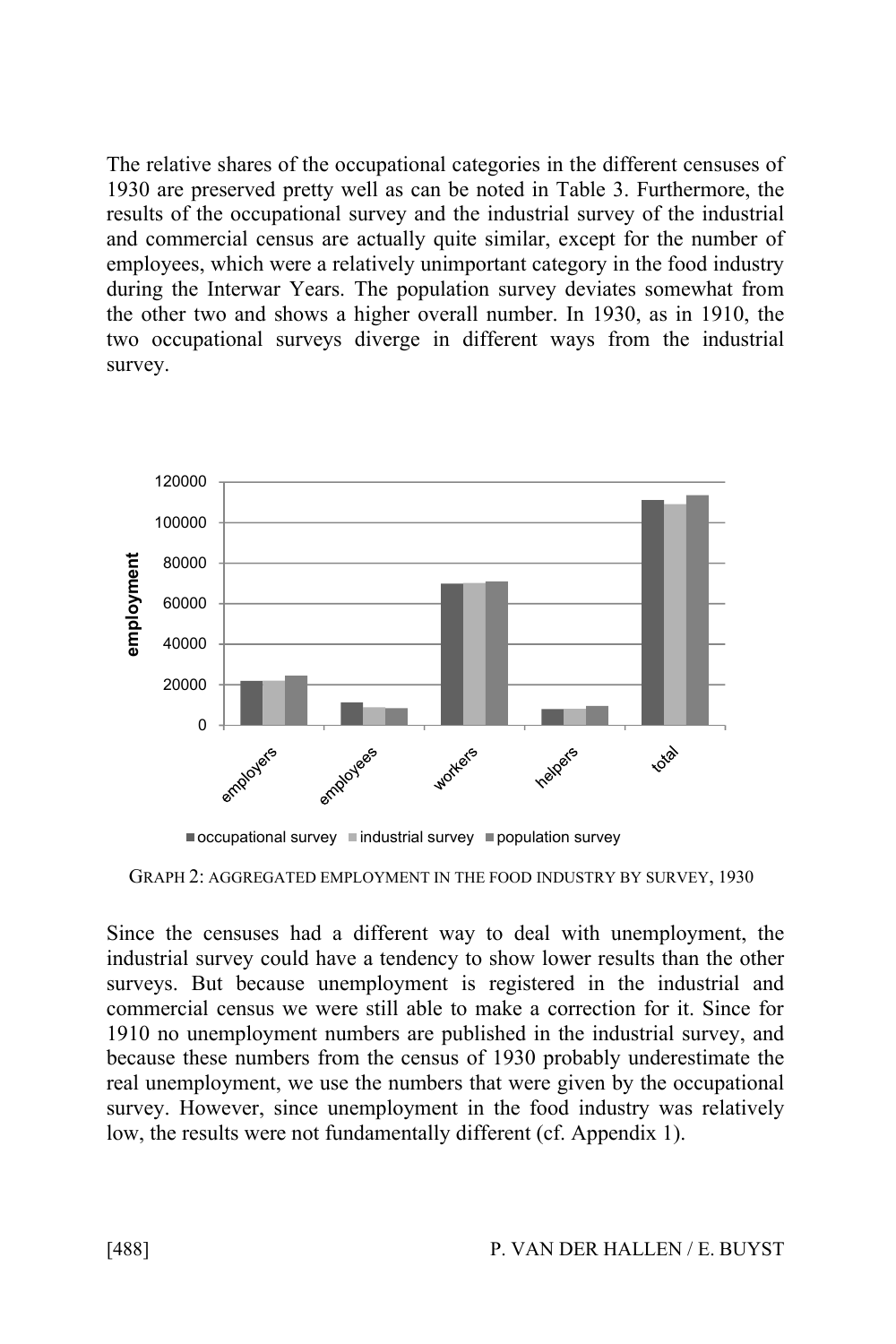Both in 1910 and 1930, the occupational surveys show a somewhat closer correlation to the industrial survey then does the population survey. But, since no further subsectors are available for the occupational survey we will have to limit ourselves to the population survey and the industrial survey for further comparison.

To gather more of a statistical insight in the relationship between these two censuses we performed an Chi² test. Because the total observations do not add up, the relative subsectors were converted to their percentage of the aggregate total, and on these percentages the Chi² test was performed (cf. Appendix 3). The resulting p values for both censuses of 1910 and 1930 approximated 1, which suggests that the null hypothesis, stating that the datasets were made up out of different populations and behaved independently, should be rejected. This may imply that it could well be too quick to discard these datasets as entirely unreliable as was done with the industrial and commercial census of 1930. Furthermore it is clear that, concerning the food industry, the censuses of 1930 – at least at an aggregate level – did not perform worse than those of 1910.

### 4.3. Comparison on a subsector level

To compare the censuses on the area of their different subsectors there are other matters complicating the exercise. In contrast to the occupational survey, the sector 'food industry' consists in both datasets of various branches, which unfortunately do not concur completely. To enable some comparison, the more detailed subsectors of the industrial survey had to be converted to match the less specific subsectors of the population survey. Therefore a concordance table, where the various subsectors were matched to the best of knowledge, was drawn up for the two censuses (cf. Appendix 2). This leaves room for interpretation since some subsectors of the industrial survey had no counterparts or were not easily classifiable, leaving no choice but to place them among the catch-all category 'other special food industry' that was found in the population surveys of 1910 and 1930. Hence this might contribute to an extra bias concerning the subsectors in the datasets since misplacements of some branches, due to the arbitrary nature of the task, cannot entirely be excluded. Most of the subsectors though allowed a pretty straightforward classification.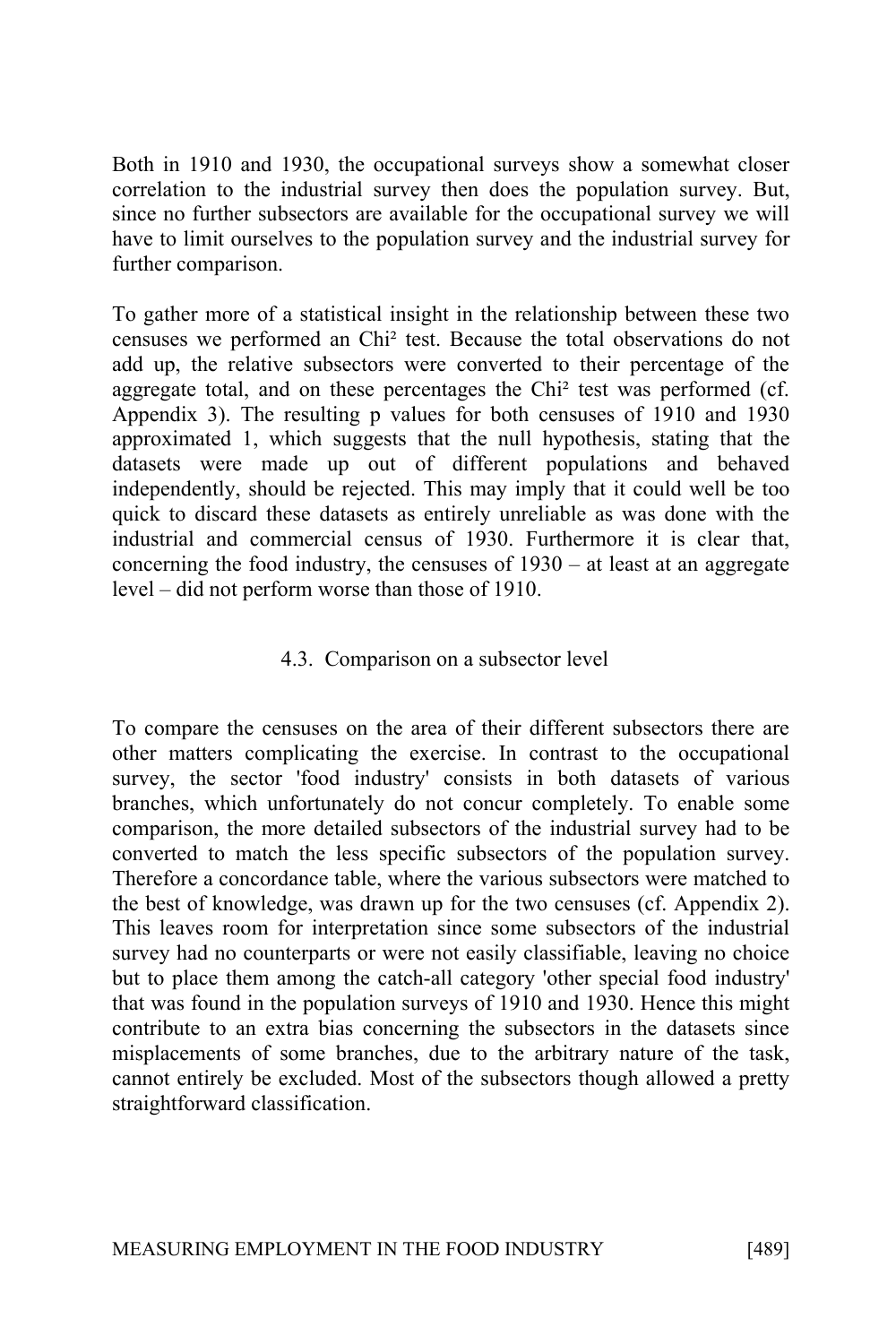If one takes a look at the disaggregated numbers in the food industry a clear peculiarity can be noticed immediately. The fact that, besides a few notable exceptions, the data of the industrial survey at the subsector level seem to outpace those of the population survey is very pronounced for the census of 1910 and to a somewhat lesser extent for the census of 1930 (cf. Appendix 4). The extent of the difference seems to vary quite a bit along the various subsectors, but the tendency is unmistakable. This effect would of course even have been strengthened if unemployed people would have been included in the industrial survey, as was done in the population survey. This seems to contradict the statement of De Brabander (1984) that the population survey tends to overestimate industrial employment, at least as the food industry is concerned.

With regard to the differences in the censuses concerning industry and occupation, this could imply that there were a lot of people employed in the food industry with an occupation that was not directly related to the industrial act of food processing. The deviation being highest, both at an absolute and relative basis, at the level of the workers gives some tentative confirmation to this possibility. However, if this would have been the cause of the bias in these datasets, sectors with high average company size would naturally exhibit a larger bias than those with a small average size. Bigger companies tend to have more employees that are not directly related to the prime production process. This explanation however is not conclusively demonstrated by the data. No significant difference can be found between the large-scale and small-scale subsectors that holds over all different datasets. Some small scale branches such as flour production seem to exhibit a considerable difference, whereas the deviation is even reversed in some large-scale subsectors, such as sugar refineries or canned food in 1930. The fact that the population survey only registered the respondents' principal occupation may also have had an influence on results. People working in the food industry as a by-employment would sometimes have been reflected in the industrial survey, but they might not show up in the population survey.

There were however a few important branches in the food industry that defied the general tendency of the industrial survey showing higher results than the population survey. The category of 'other special food industries' is a more problematic sector where some errors could be expected because of its function as a 'catch-all' category. Besides this category the sub-sectors that encompassed bread making and baking on the one hand and butcheries on the other hand showed considerable reversed deviations compared to the rest of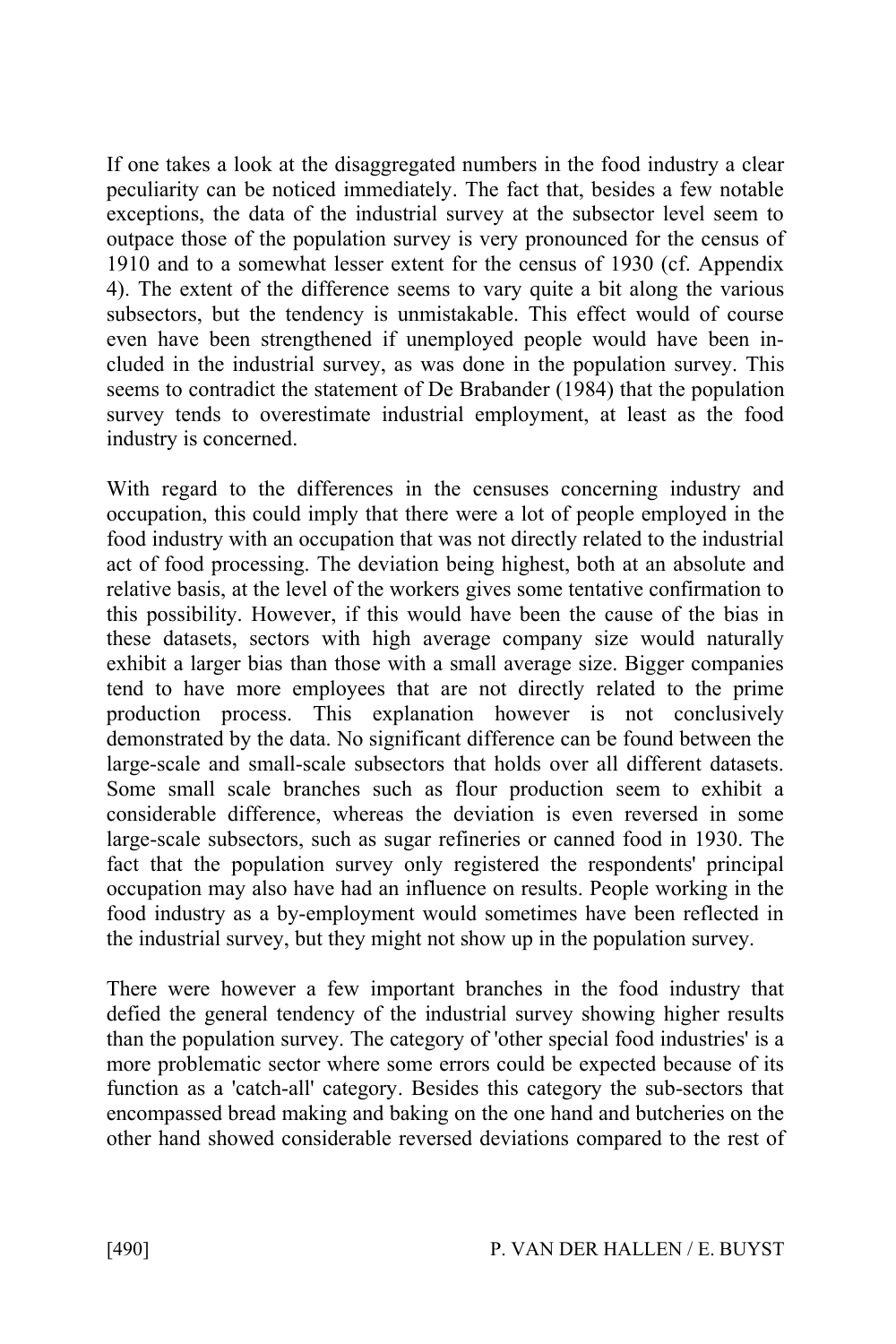the censuses. These deviations were present in the censuses of both 1910 and 1930 and were from that order that they compensate the higher results of the industrial survey on a subsector level on the aggregate level. The deviations being so large and persistent rule out the possibility of a coincidence. It is no coincidence either that these were the two sectors that were closest connected to the distribution sector. Often it was difficult to determine whether a bakery or butchery did indeed perform an industrial activity or whether they were only really active in the distribution sector. The population survey that registered people according to their occupation could less easily make this distinction than the industrial survey that operated with the industrial or commercial unit as the basis of the survey.

In the canned and preserved food sector in 1910 and 1930 as well as in the categories belonging to the sugar industry in 1930 the same deviations, albeit to a smaller extent, were found. In these categories confusion with the distribution sector cannot have influenced the results. However these were two sectors that used a lot of seasonal employment. In the population survey of 1910, problems with these sectors, concerning seasonal labour were already noted.<sup>21</sup> It is very well possible that people gave up an occupation in one of these sectors as their main occupation in the population survey, but were due to the seasonal nature of their job, not working in the industry at the time the industrial survey was carried out, thus not always showing up in those figures.

# 5. CONCLUSION

Both in the censuses of 1910 and 1930 the aggregate results of the three surveys appear to be relatively closely correlated to each other. The occupational survey of the industrial and commercial census is unfortunately not very detailed which decreases its utility for research on a sector level. The relative shares of the different subsectors of the population survey and the industrial survey seem to concur pretty good though. The Chi² tests suggest that the different surveys measure more or less the same population and are quite equally distributed.

It is by no means clear that the censuses of 1910 that were seen as reliable perform better than those of 1930, neither on the aggregate nor on the

<sup>21.</sup> *Population, Recensement Général (31 décembre 1910)*, Brussel, 1916, p. 243.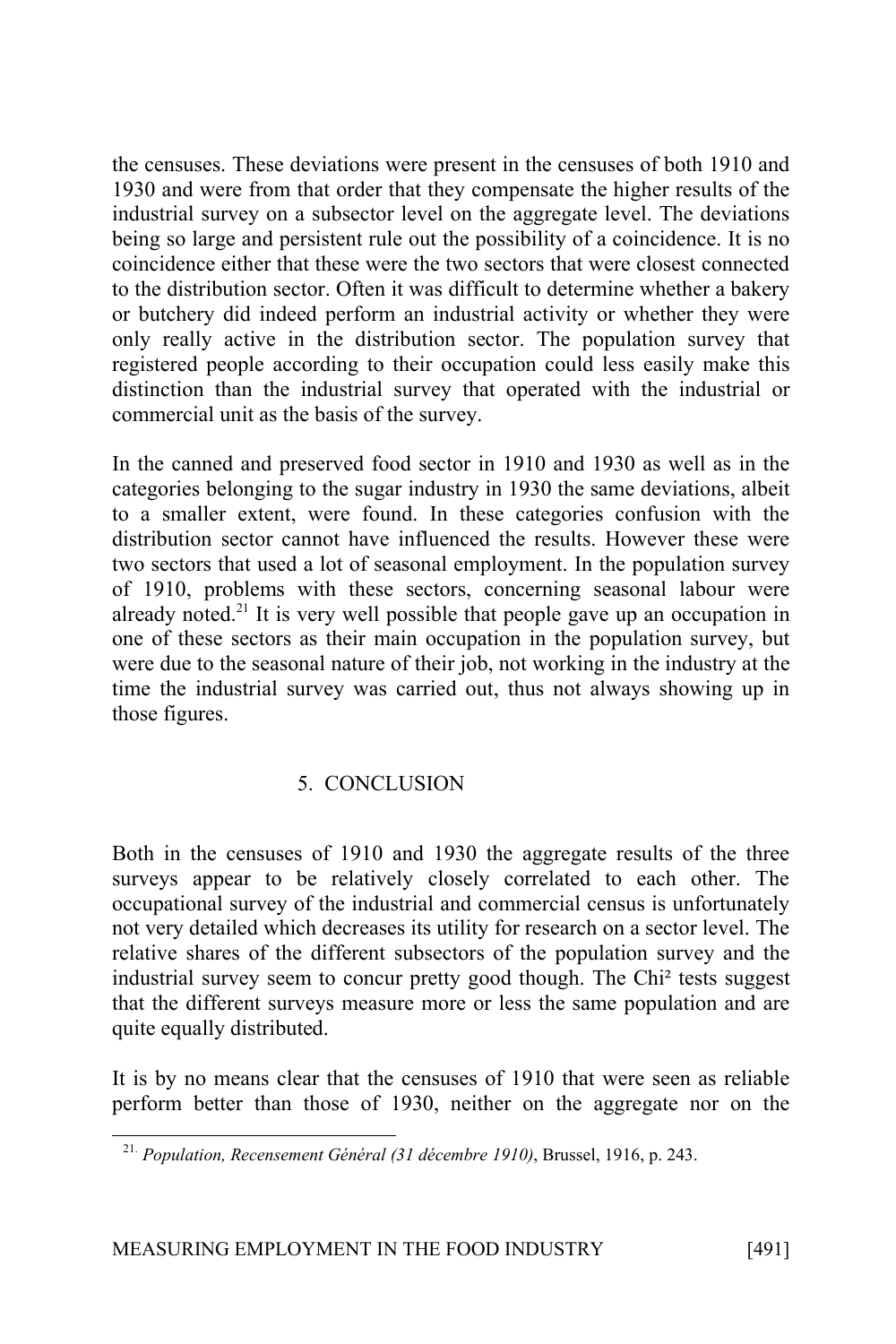subsector level. Furthermore the existing deviations in these subsector levels show more or less the same pattern. Therefore there is probably no reason to discard the industrial and commercial census of 1930 completely, at least as the food industry is concerned, while at the same time holding on to the censuses of 1910.

The deviations of the industrial survey compared to the population survey are considerable if one intends to study the different subsectors on a micro level. Still, these deviations show a twofold pattern. Partly they are erratic, which is sometimes explainable due to seasonal employment or confusion with the distribution sector, sometimes their nature is less clear. But on the other hand there is also the systematic difference of the industrial survey showing a tendency towards higher results than the population survey. Whatever reason might cause this tendency, its presence can be found both in 1910 and 1930. This trend rejects the thesis of De Brabander that the population survey tends to overestimate industrial employment, at least as far as the food industry is concerned. Since the relative shares of the different subsectors seem to hold among the different surveys and since there appears to be a systematic component to the observed differences, there might be a possibility to take these differences into account. Therefore if one intends to study the data on a more aggregate level or as a measurement of the composition of the industrial sector, the industrial censuses of 1910 and 1930 as well as the population censuses might after all be very valuable sources indeed.

### ABBREVIATIONS

ARA Algemeen Rijksarchief

### BIBLIOGRAPHY

#### **Sources**

*Archives*

Algemeen Rijksarchief, Ruisbroekstraat 2-6, 1000 Brussel, *Handels- en nijverheidstelling 1930. Neerlegging 2001 (registers)*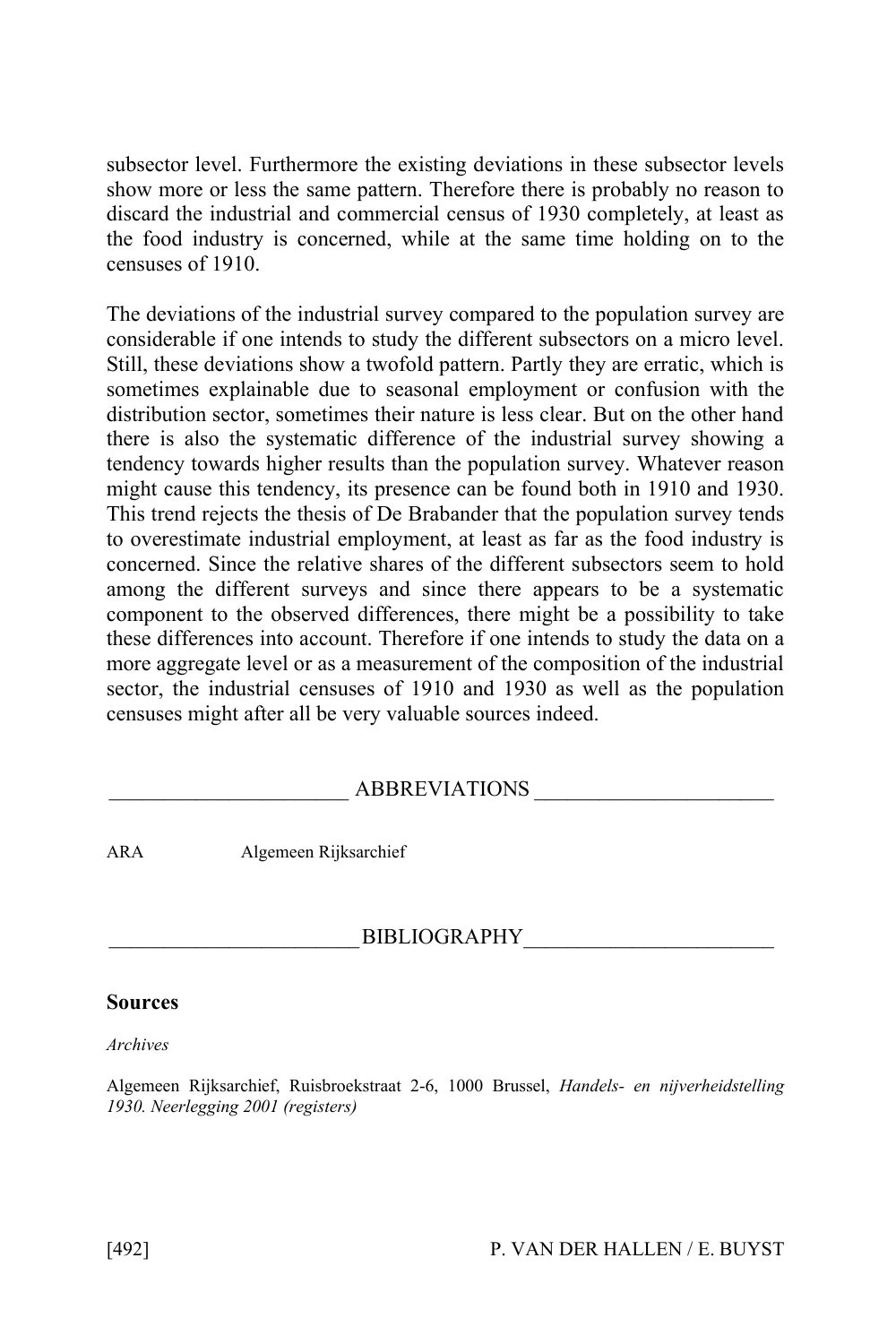#### *Published sources*

*L'industrie en Belgique. Exposé d'après le recensement de 1880 de l'état des principales industries*, Brussel, 1887.

*Population, Recensement Général (15 octobre 1846)*, Brussel, 1850.

*Population, Recensement Général (31 décembre 1866)*, Brussel, 1870.

*Population, Recensement Général (31 décembre 1910)*, Brussel, 1916.

*Recensement Général des Industries et des Métiers (31 octobre 1896)*, Brussel, 1900.

*Recensement de l'industrie et du commerce (31 décembre 1910)*, Brussel, 1913-1921.

#### **Literature**

*Arbeidsblad/Revue du Travail*, XXXV, 1934, pp. 750-803.

*Arbeidsblad/Revue du Travail*, XXXVI, 1935, pp. 1353-1521.

- BAUDHUIN (F.), "Devant les premiers chiffres du recensement professionel de 1930", *Bulletin d'information et de documentation de la Banque Nationale de Belgique*, IX, 1934, no. 3, pp. 57-62.
- BAUDHUIN (F.), *Histoire économique de la Belgique, 1914-1930*, Brussel, 1944.
- BRACKE (N.), "De vrouwenarbeid in de industrie in België omstreeks 1900. Een 'vrouwelijke' analyse van de industrietelling van 1896 en de industrie- en handelstelling van 1910", *Belgisch tijdschrift voor nieuwste geschiedenis*, XXVI, 1996, nos. 1-2, pp. 165- 207.
- BUNTINX (J.), *Handels- en nijverheidstelling van 1930. Neerlegging 2001. Algemeen Rijksarchief inventarissen 329*, Brussel, 2002.
- *Centrale dienst voor de statistiek. Bevolking. Algemeene telling op 31 december 1930*, Brussel, 1934-1938.
- DE BRABANDER (G.), *Regional specialization employment and economic growth in Belgium between 1846 and 1970*, New York, 1981.
- DE BRABANDER (G.), *De regionaal-sectoriële verdeling van de economische activiteit in België (1846-1979): een kritische studie van het bronnenmateriaal*, Leuven, 1984.
- HANNES (J.), *De economische bedrijvigheid te Brussel 1846-1847. Controle en aanvulling van de nijverheidstelling van 15-10-1846*, Leuven, 1975.
- KIRCA (S.) & VAN DAMME (I.), *Handels- en nijverheidstelling van 1930. Algemeen Rijksarchief toegangen in beperkte oplage 300*, Brussel, 1995.
- KLEP (P.), "De agrarische beroepsbevolking van de provincies Antwerpen en Brabant en van het Koninkrijk België, 1846-1910. Nieuwe evaluaties van het kwantitatief-historische materiaal", *Bijdragen tot de geschiedenis*, LIX, 1976, pp. 25-69.
- PEETERS (S.), GOOSSENS (M.) & BUYST (E.), *Belgian national income during the interwar period. Reconstruction of a database*, Leuven, 2005.
- SAS (B.), "Aandacht voor een verwaarloosde regionale nijverheid. De ontwikkeling van de genots- en voedingsmiddelenindustrie in de provincie Antwerpen in de twintigste eeuw: geschiedenis en geregistreerde bedrijfsarchieven", *Bijdragen tot de Geschiedenis*, LXXXII, 1999, pp. 95-122.
- VANDERSTRAETEN (R.), "Statistische constructies: de beroepsstatistiek in België en Groot-Brittannië", *Belgisch Tijdschrift voor Nieuwste Geschiedenis*, XXXV 2005, nos. 2-3, pp. 201-241.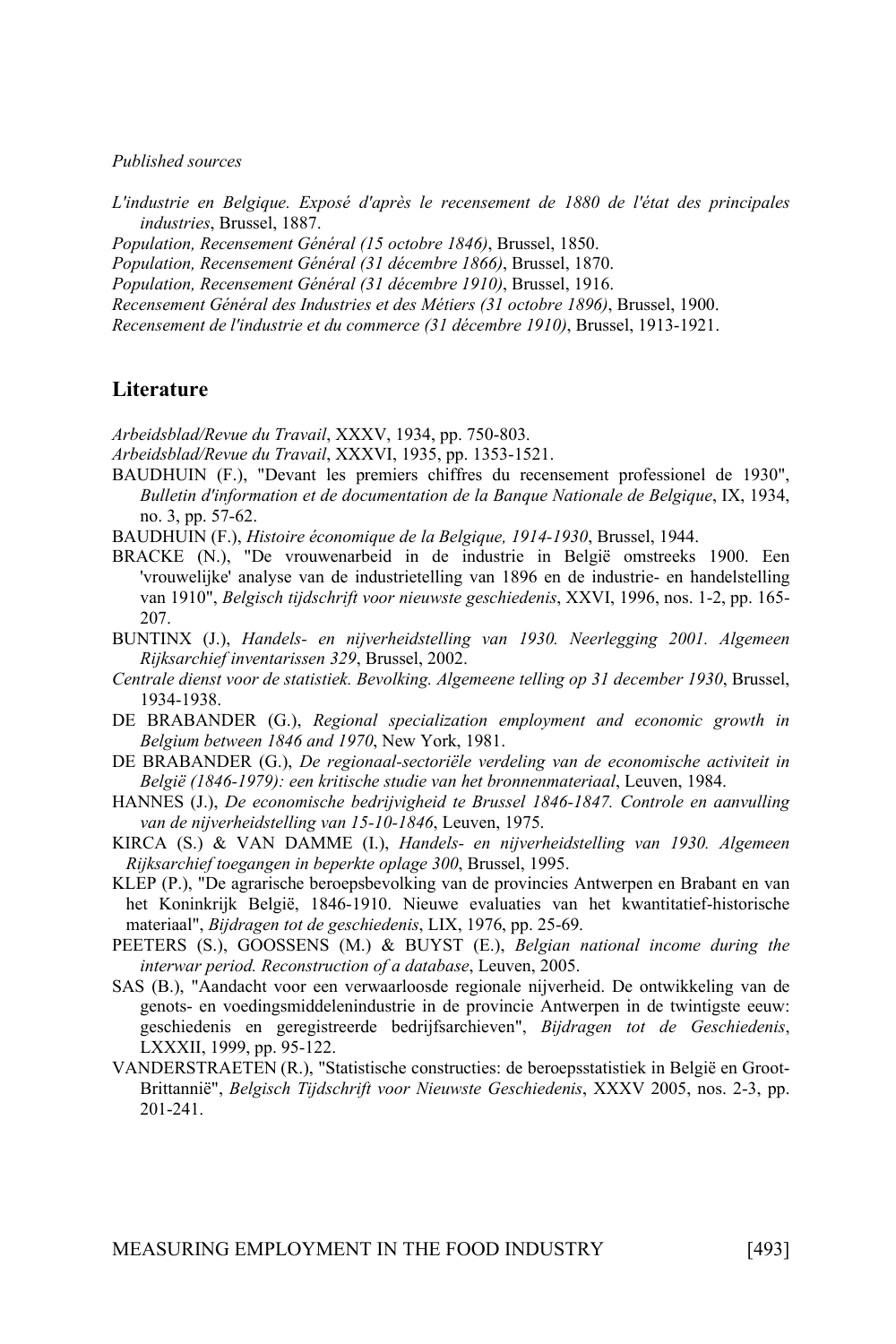#### **APPENDICES**

| <b>Food Industry 1910</b> | <b>Employers</b> | <b>Employees</b> | Workers | <b>Helpers</b> | Total        |
|---------------------------|------------------|------------------|---------|----------------|--------------|
| Occupational survey       | 31,602           | 5,861            | 49,987  | 15,535         | 102,985      |
| Industrial survey         | 26,328           | 6,102            | 59,913  | 12,573         | 104,916      |
| Population survey         | 27,135           | 4,627            | 56,395  | 9,172          | 97,329       |
| <b>Food Industry 1910</b> | <b>Employers</b> | <b>Employees</b> | Workers | <b>Helpers</b> | <b>Total</b> |
| Occupational survey       | 120.03%          | 96.05%           | 83.43%  | 123.56%        | 98.16%       |
| Industrial survey         | 100.00%          | 100.00%          | 100.00% | 100.00%        | 100.00%      |
| Population survey         | 103.07%          | 75.83%           | 94.13%  | 72.95%         | 92.77%       |
| <b>Food Industry 1910</b> | <b>Employers</b> | <b>Employees</b> | Workers | <b>Helpers</b> | <b>Total</b> |
| Occupational survey       | 30.69%           | 5.69%            | 48.54%  | 15.08%         | 100.00%      |
| Industrial survey         | 25.09%           | 5.82%            | 57.11%  | 11.98%         | 100.00%      |
| Population survey         | 27.88%           | 4.75%            | 57.94%  | 9.42%          | 100.00%      |

#### APPENDIX 1: AGGREGATE COMPARISON CORRECTED FOR UNEMPLOYMENT

| Food Industry 1930  | <b>Employers</b> | <b>Employees</b> | Workers | <b>Helpers</b> | <b>Total</b> |
|---------------------|------------------|------------------|---------|----------------|--------------|
| Occupational survey | 21,936           | 11,283           | 69,914  | 8,029          | 111,162      |
| Industrial survey   | 21,990           | 9,505            | 71.042  | 8,056          | 110,593      |
| Population survey   | 24,530           | 8,480            | 71,019  | 9,564          | 113,593      |
| Food Industry 1930  | <b>Employers</b> | <b>Employees</b> | Workers | <b>Helpers</b> | Total        |
| Occupational survey | 99.75%           | 118.71%          | 98.41%  | 99.66%         | 100.51%      |
| Industrial survey   | 100.00%          | 100.00%          | 100.00% | 100.00%        | 100.00%      |
| Population survey   | 111.55%          | 89.22%           | 99.97%  | 118.72%        | 102.71%      |
| Food Industry 1930  | <b>Employers</b> | <b>Employees</b> | Workers | <b>Helpers</b> | Total        |
| Occupational survey | 19.73%           | 10.15%           | 62.89%  | 7.22%          | 100.00%      |
| Industrial survey   | 19.88%           | 8.59%            | 64.24%  | 7.28%          | 100.00%      |
| Population survey   | 21.59%           | 7.47%            | 62.52%  | 8.42%          | 100.00%      |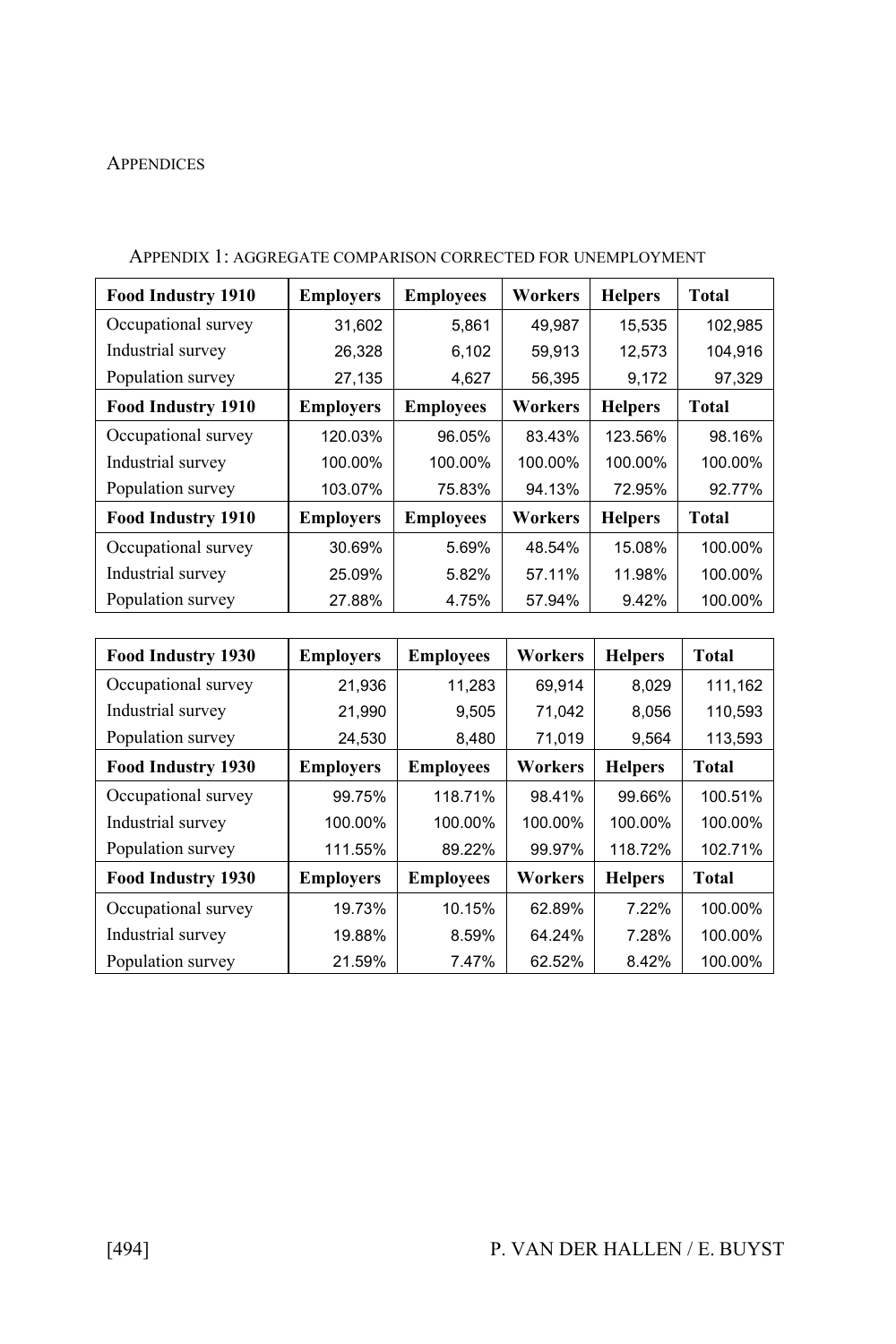### APPENDIX 2: CONCORDANCE TABLES

| <b>Population Survey 1910</b>                | <b>Industrial Survey 1910</b>              |
|----------------------------------------------|--------------------------------------------|
| flour production                             | mechanical flailing                        |
|                                              | pea flour                                  |
|                                              | flour production                           |
|                                              | rice flour                                 |
|                                              | industrial mills                           |
|                                              | mechanical mills naturally powered         |
|                                              | grain assorting                            |
|                                              | grain drying                               |
| bakeries                                     | bakeries                                   |
|                                              | industrial bakeries                        |
|                                              | bakeries-patisseries                       |
|                                              | confectioneries                            |
|                                              | patisseries                                |
|                                              | fabrication of small bakery products       |
| sugar production                             | sugar factories                            |
|                                              | beet sugar shredderies                     |
| sugar refineries                             | candy factories                            |
|                                              | sugar refineries                           |
| canned/preserved food (fruit, vegetables)    | preserved food                             |
| canned/preserved food (meat)                 | meat extracts                              |
| canned/preserved food (fish)                 | smoked fish                                |
|                                              | canned fish/sardines                       |
| breweries/malteries                          | breweries                                  |
|                                              | breweries malteries                        |
|                                              | Malteries                                  |
|                                              | veast                                      |
| distilleries                                 | industrial distilleries of alcohol and gin |
|                                              | distilleries of liqueur                    |
|                                              | second distillation of alcohol             |
| mineral water, fruit beverages, wine tappers | drinking water                             |
|                                              | sparkling water, lemonades                 |
|                                              | mineral waters                             |
|                                              | honey beer                                 |
|                                              | sparkling wine                             |
|                                              | wine tappers                               |
| butcheries, abattoirs                        | butcheries abattoirs                       |
|                                              | preparation of horse meat                  |
| chicory preparation, coffee preparation      | chicory preparation, chicory drying        |
|                                              | coffee preparation                         |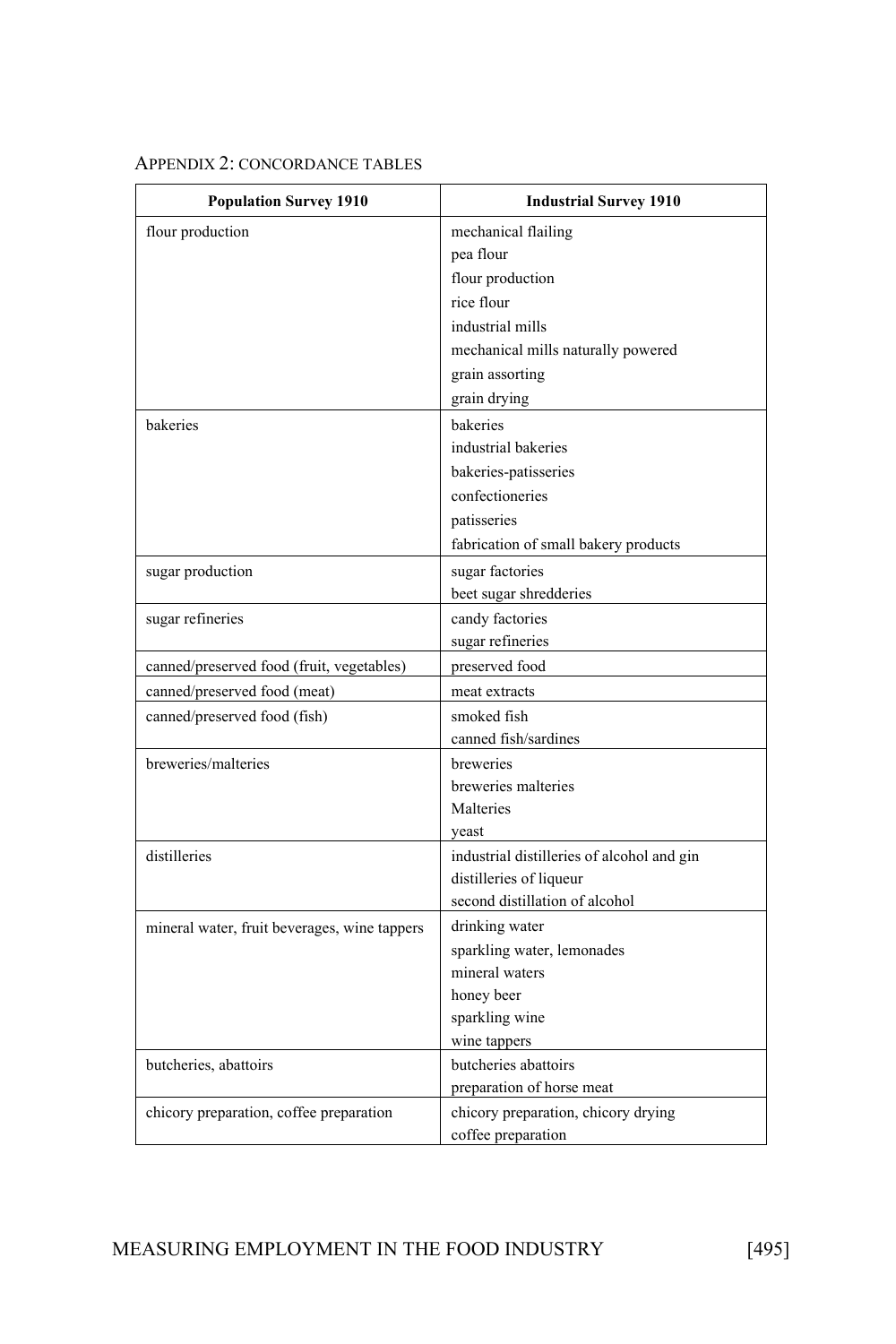| cocoa preparation, production of chocolate | chocolate production                |
|--------------------------------------------|-------------------------------------|
|                                            | candy production                    |
| ice fabrication                            | fabrication of artificial ice       |
| margarine production                       | margarine production                |
| mustard production                         | mustard production                  |
| pasta production                           | pasta production                    |
| rice preparation                           | rice peeling factories              |
| salt refineries                            | salt refineries                     |
| vinegar production                         | vinegar production                  |
| other special food industries              | milk powder                         |
|                                            | maternised milk                     |
|                                            | industrial steam creameries         |
|                                            | mechanical creameries               |
|                                            | biscuit fabrication                 |
|                                            | cheese production                   |
|                                            | production of flax and mustard seed |
|                                            | production of food fats             |
|                                            | preparation of brewery corn         |
|                                            | production of grinded animal feed   |
|                                            | fabrication of coughing drops       |
|                                            | pepper production                   |
|                                            | egg products                        |
|                                            | liquorice production                |
|                                            | fabrication of linseed biscuits     |
|                                            | jam and syrup production            |

| <b>Population Survey 1930</b>              | <b>Industrial Survey 1930</b>        |
|--------------------------------------------|--------------------------------------|
| mechanical flailing and assorting of grain | mechanical grain batteries           |
|                                            | grain drying                         |
| production of flour and starch             | industrial mills                     |
|                                            | non-industrial mills                 |
|                                            | grain assorting companies            |
| bakeries, confectioneries, patisseries     | bakeries                             |
|                                            | industrial bakeries                  |
|                                            | bakeries patisseries                 |
|                                            | fabrication of gingerbread           |
|                                            | patisseries confectioneries          |
|                                            | fabrication of small bakery products |
|                                            | confectioneries                      |
|                                            | confectioneries patisseries          |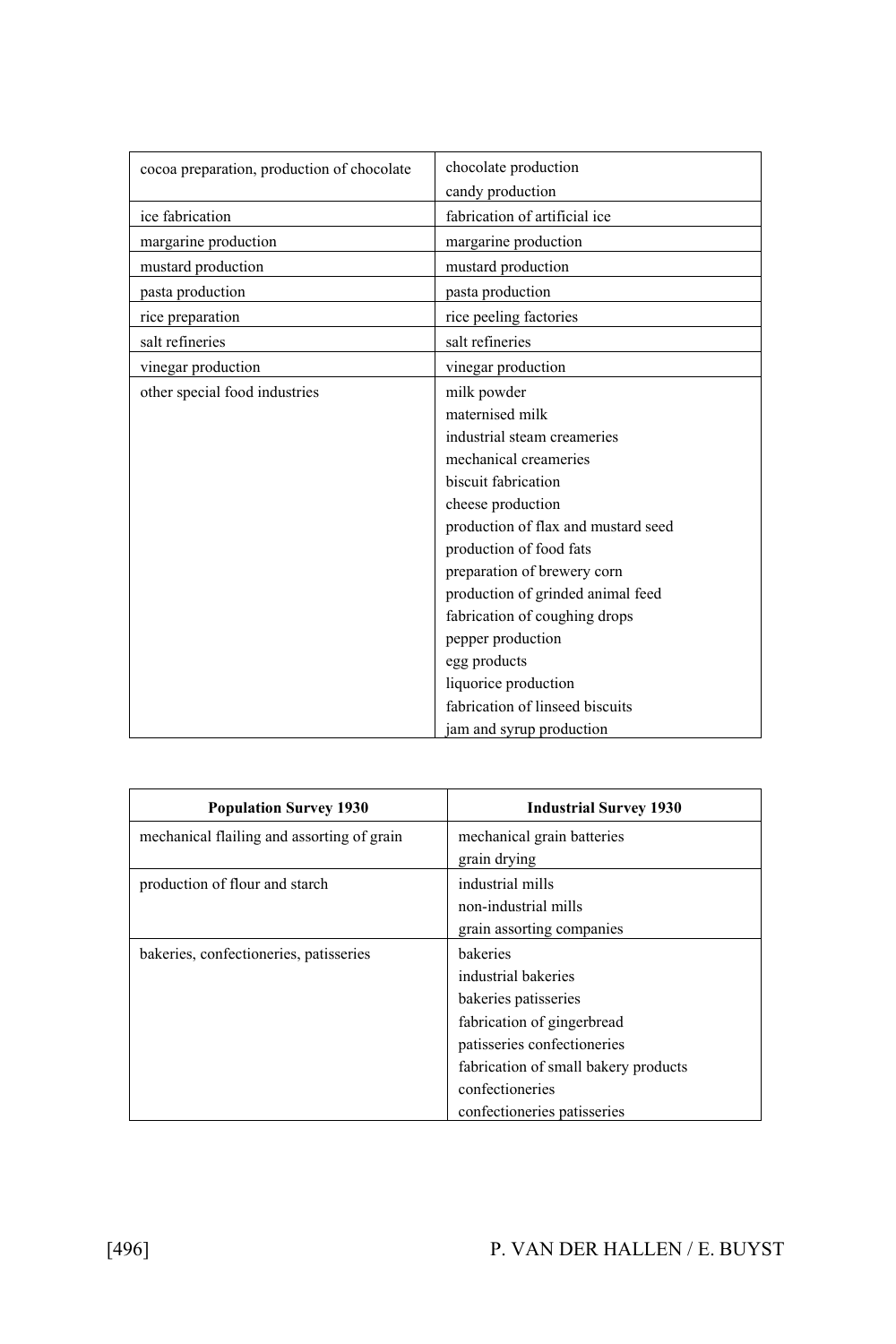| sugar beet factories and shredderies         | sugar factories<br>shredderies       |
|----------------------------------------------|--------------------------------------|
|                                              |                                      |
| sugar refineries and candy factories         | sugar refineries                     |
| canned/preserved food (vegetables and fruit) | canned food                          |
| conservation and preparation of meat         | meat broth                           |
|                                              | canned/preserved meat                |
| preparation of fish                          | smoked fish                          |
|                                              | preserved sardines                   |
| drinking water services                      | drinking water                       |
|                                              | water under pressure<br>breweries    |
| production of malt and beer                  | breweries malteries                  |
|                                              | malteries                            |
|                                              | beer tappers                         |
|                                              | yeast production                     |
| distillation of alcohol, liqueur             | distilleries of alcohol              |
|                                              | distilleries of spirituous beverages |
|                                              | second distillation of alcohol       |
| production of mineral water                  | mineral water                        |
|                                              | cider                                |
|                                              | sparkling water and lemonade         |
|                                              | sparkling wines                      |
|                                              | wine tappers                         |
|                                              | honey beer                           |
| mechanical creameries                        | mechanical creameries                |
| steam creameries                             | steam creameries                     |
| factories of milk powder                     | milk farms                           |
|                                              | milk powder                          |
| factories of maternised and pasteurised milk | maternised milk                      |
| cheese industry                              | production of cheese                 |
| abattoirs and butcheries                     | abattoirs and butcheries             |
| industrial drying of chicory                 | industrial drying ovens for chicory  |
| roasting and grinding of chicory             | chicory factories                    |
| treatment of cocoa, production of chocolate  | production of chocolate              |
| production of artificial ice                 | production of artificial ice         |
| production of margarine and coconut butter   | production of margarine              |
| production of mustard                        | production of mustard                |
| peeling and gleaming of rice                 | rice peeling                         |
| salt production                              | salt refineries                      |
| vinegar production                           | vinegar production                   |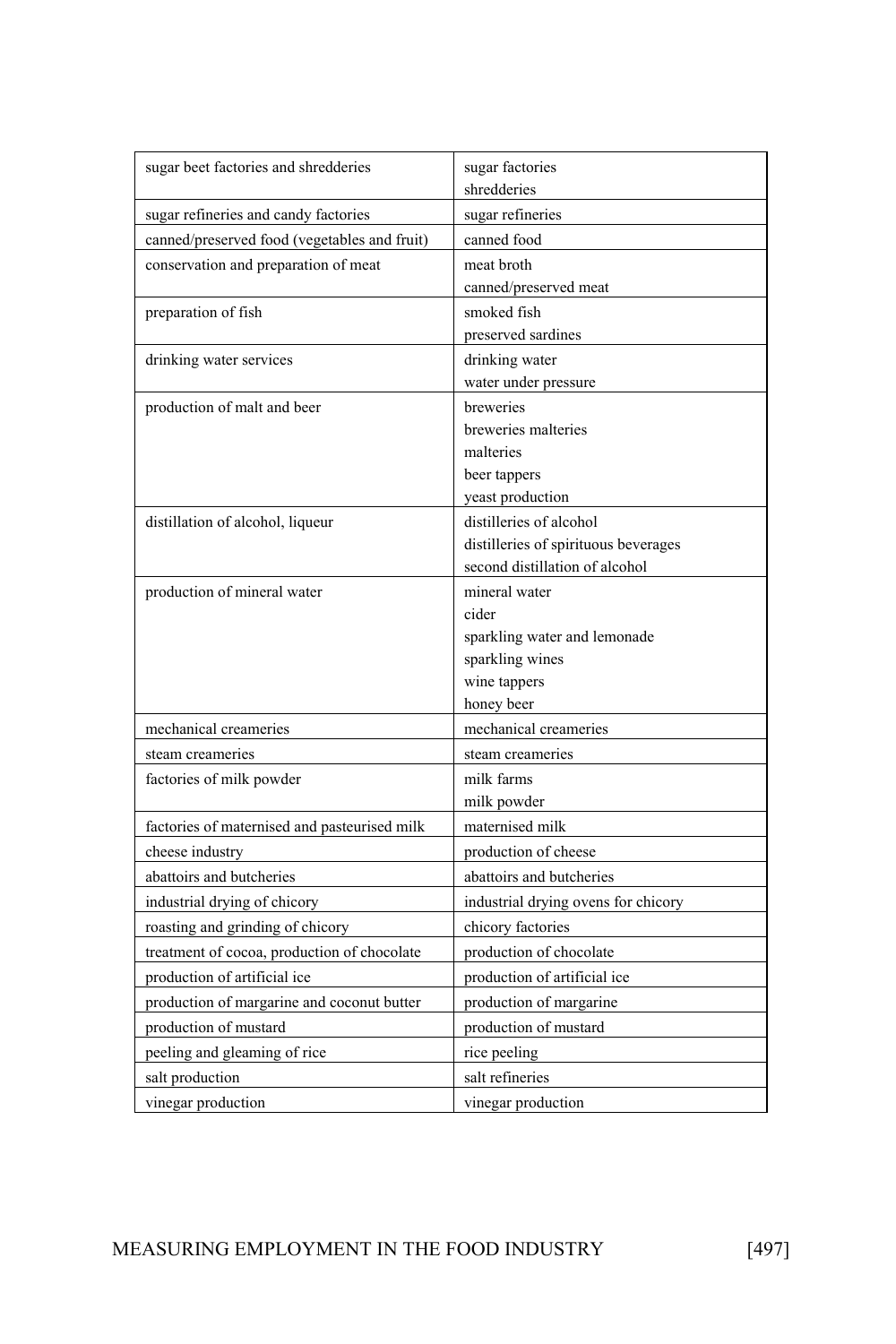| other special food industries | production of jam and syrup<br>mills for linseed |
|-------------------------------|--------------------------------------------------|
|                               | production of feed for cattle                    |
|                               | roasting and grinding of cocoa                   |
|                               | production of corn for breweries                 |
|                               | production of biscuits                           |
|                               | fabrication of coughing drops                    |
|                               | fabrication of condensed feed                    |
|                               | pepper production                                |
|                               | agrarian products for feed                       |
|                               | production of liquorice                          |
|                               | feed of linseed                                  |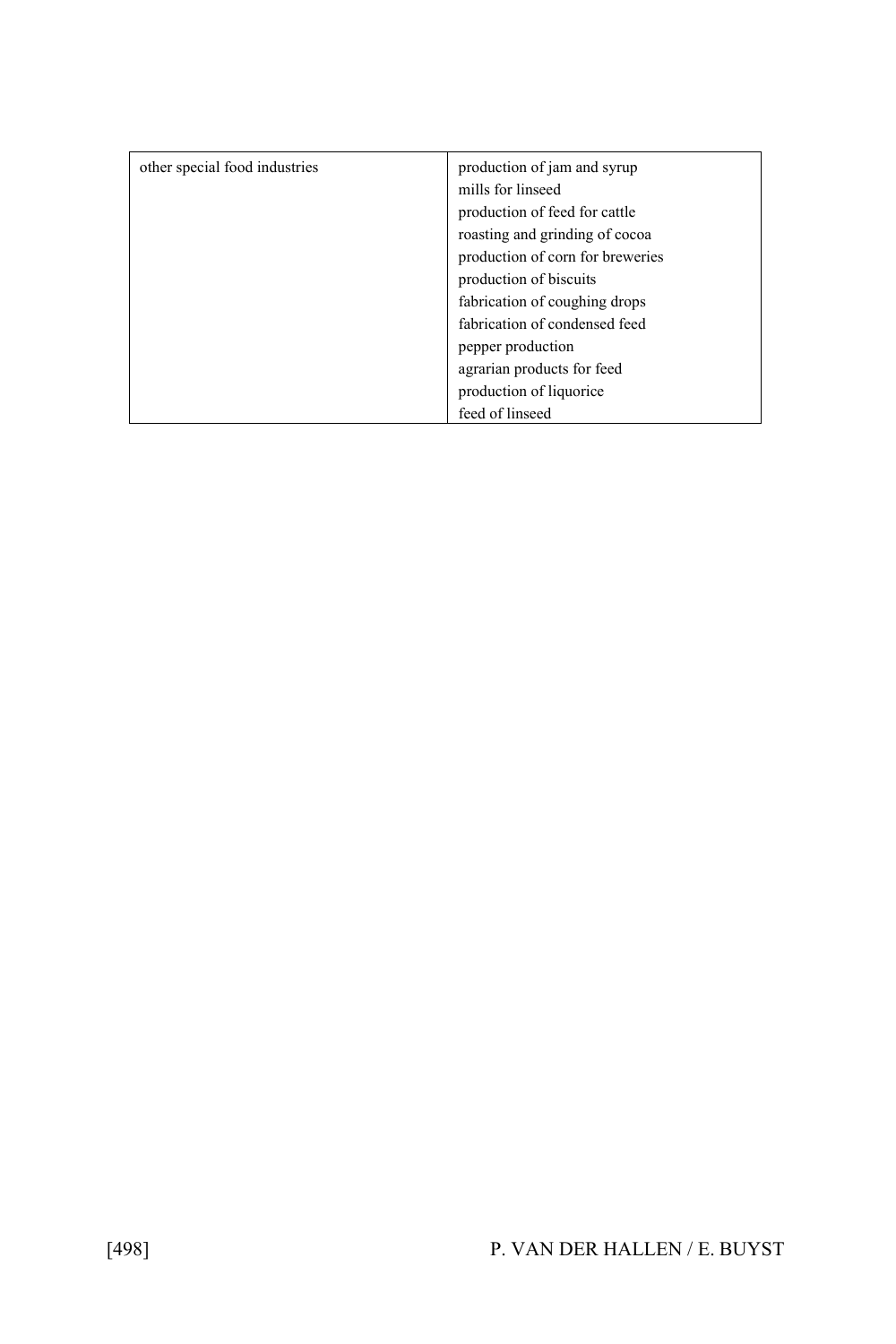#### APPENDIX 3: CHI² TESTS

| 1910                                                | <b>Industrial</b><br><b>Survey</b> |       | Population<br><b>Survey</b> |       | Chi <sup>2</sup> |
|-----------------------------------------------------|------------------------------------|-------|-----------------------------|-------|------------------|
| flour production                                    | 12,924                             | 12.7% | 9,722                       | 10.0% | 0.0072           |
| bakeries                                            | 31,751                             | 31.1% | 36,450                      | 37.5% | 0.0107           |
| sugar production                                    | 5,609                              | 5.5%  | 3,897                       | 4.0%  | 0.0056           |
| sugar refineries                                    | 1,721                              | 1.7%  | 1,321                       | 1,4%  | 0.0008           |
| canned/preserved food (fruit vegetables)            | 1.015                              | 1.0%  | 835                         | 0.9%  | 0.0002           |
| canned/preserved food (meat)                        | 266                                | 0.3%  | 352                         | 0.4%  | 0.0003           |
| canned/preserved food (fish)                        | 852                                | 0.8%  | 343                         | 0.4%  | 0.0066           |
| breweries/malteries                                 | 24,242                             | 23.8% | 22,332                      | 22.9% | 0.0003           |
| distilleries                                        | 4,139                              | 4.1%  | 2,698                       | 2.8%  | 0.0059           |
| water/fruit<br>mineral<br>beverages/wine<br>tappers | 2,213                              | 2.2%  | 1,655                       | 1.7%  | 0.0013           |
| butcheries/abattoirs                                | 2,610                              | 2.6%  | 10,155                      | 10.4% | 0.0595           |
| chicory preparation/coffee preparation              | 2,565                              | 2.5%  | 1,092                       | 1.1%  | 0.0172           |
| cocoa preparation/production of chocolate           | 4,477                              | 4.4%  | 2,676                       | 2.8%  | 0.0097           |
| ice fabrication                                     | 364                                | 0.4%  | 266                         | 0.3%  | 0.0003           |
| margarine production                                | 622                                | 0.6%  | 414                         | 0.4%  | 0.0008           |
| mustard production                                  | 227                                | 0.2%  | 220                         | 0.2%  | 0.0000           |
| pasta production                                    | 211                                | 0.2%  | 174                         | 0.2%  | 0.0000           |
| rice preparation                                    | 94                                 | 0.1%  | 99                          | 0.1%  | 0.0000           |
| salt refineries                                     | 290                                | 0.3%  | 169                         | 0.2%  | 0.0007           |
| vinegar production                                  | 233                                | 0.2%  | 150                         | 0.2%  | 0.0004           |
| other special food industries                       | 5,646                              | 5.5%  | 2,309                       | 2.4%  | 0.0421           |

*Note:* chi² = 0.169537; p-value = 1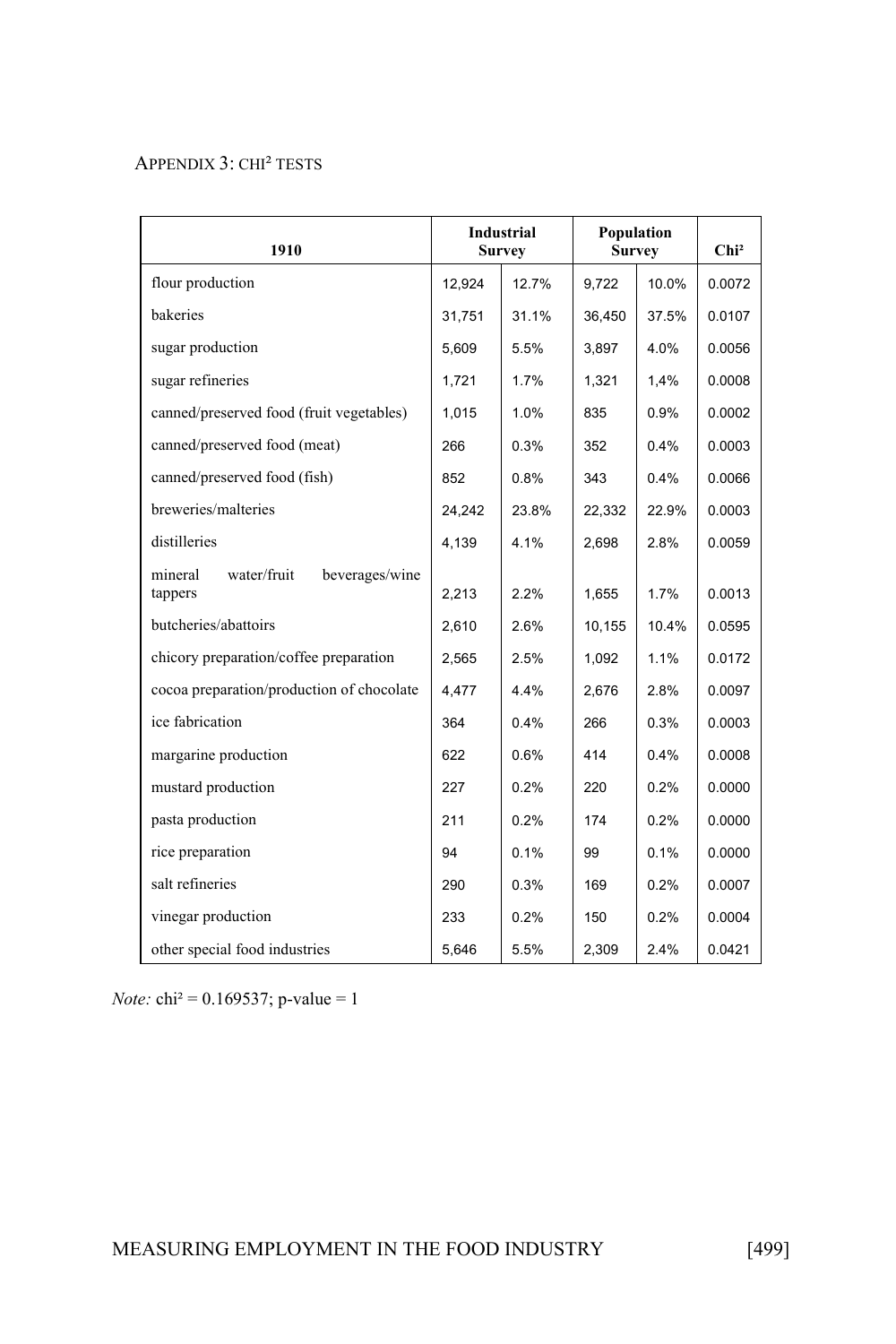| 1930                                                   | Industrial<br><b>Survey</b> |       | Population<br><b>Survey</b> |       | Chi <sup>2</sup> |
|--------------------------------------------------------|-----------------------------|-------|-----------------------------|-------|------------------|
| mechanical flailing and assorting of grain             | 1,743                       | 1.6%  | 951                         | 0.8%  | 0.0067           |
| production of flour and starch                         | 10,057                      | 9.2%  | 9,229                       | 8.2%  | 0.0013           |
| bakeries/confectioneries/patisseries                   | 34,709                      | 31.8% | 39,031                      | 34.6% | 0.0022           |
| sugar beet factories and shredderies                   | 2,700                       | 2.5%  | 3,818                       | 3.4%  | 0.0024           |
| sugar refineries and candy factories                   | 3,611                       | 3.3%  | 4,152                       | 3.7%  | 0.0004           |
| canned/preserved food (vegetables, fruit)              | 1.464                       | 1.3%  | 2,125                       | 1.9%  | 0.0016           |
| conservation and preparation of meat                   | 1,000                       | 0.9%  | 663                         | 0.6%  | 0.0018           |
| preparation of fish                                    | 1,521                       | 1.4%  | 727                         | 0.6%  | 0.0087           |
| drinking water services                                | 462                         | 0.4%  | 359                         | 0.3%  | 0.0003           |
| production of malt and beer                            | 23,939                      | 21.9% | 23,299                      | 20.7% | 0.0008           |
| distillation of alcohol/liqueur                        | 3,270                       | 3.0%  | 2,391                       | 2.1%  | 0.0036           |
| production of mineral water                            | 3,242                       | 3.0%  | 2,118                       | 1.9%  | 0.0064           |
| mechanical creameries                                  | 302                         | 0.3%  | 392                         | 0.4%  | 0.0001           |
| steam creameries                                       | 1,996                       | 1.8%  | 1,481                       | 1.3%  | 0.0020           |
| factories of milk powder                               | 297                         | 0.3%  | 217                         | 0.2%  | 0.0003           |
| factories of maternised and pasteurised                |                             |       |                             |       |                  |
| milk                                                   | 229                         | 0.2%  | 140                         | 0.1%  | 0.0006           |
| cheese industry                                        | 263                         | 0.2%  | 201                         | 0.2%  | 0.0002           |
| abattoirs and butcheries                               | 2,096                       | 1.9%  | 10,716                      | 9.5%  | 0.0604           |
| industrial drying of chicory                           | 364                         | 0.3%  | 262                         | 0.2%  | 0.0004           |
| roasting and grinding of chicory                       | 825                         | 0.8%  | 632                         | 0.6%  | 0.0007           |
| treatment<br>of<br>cocoa/production<br>of<br>chocolate | 6,055                       | 5.6%  | 5,881                       | 5.2%  | 0.0002           |
| production of artificial ice                           | 711                         | 0.7%  | 622                         | 0.6%  | 0.0002           |
| production of margarine and coconut<br>butter          | 1,177                       | 1.1%  | 1,078                       | 1.0%  | 0.0002           |
| production of mustard                                  | 187                         | 0.2%  | 194                         | 0.2%  | 0.0000           |
| peeling and gleaming of rice                           | 64                          | 0.1%  | 61                          | 0.1%  | 0.0000           |
| salt production                                        | 225                         | 0.2%  | 216                         | 0.2%  | 0.0000           |
| vinegar production                                     | 189                         | 0.2%  | 193                         | 0.2%  | 0.0000           |
| other special food industries                          | 6.442                       | 5.9%  | 1,684                       | 1.5%  | 0.1303           |

*Note*: chi<sup>2</sup> = 0.232164; p-value = 1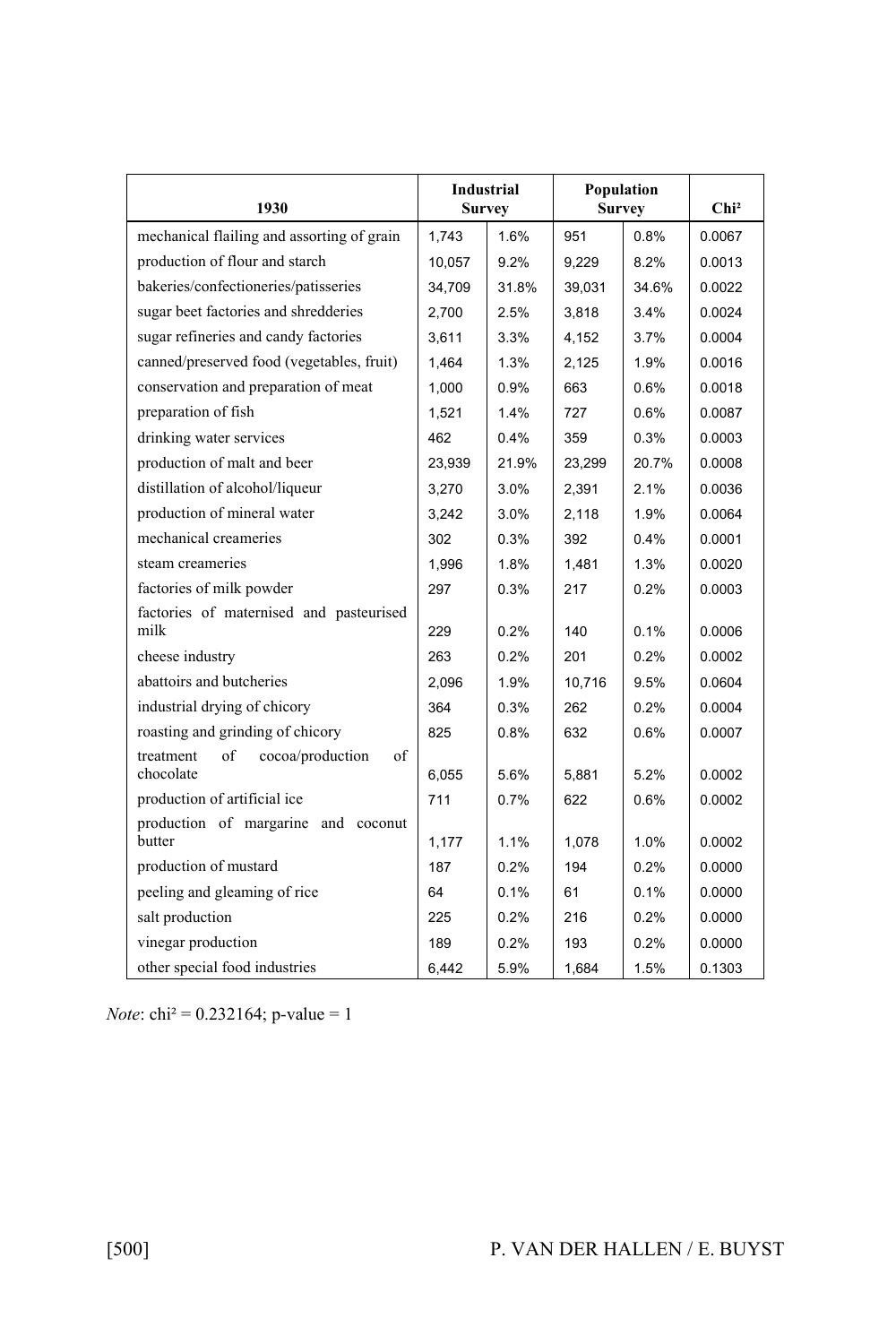APPENDIX 4: SUBSECTORS IN THE FOOD INDUSTRY



#### **1910 subsectors food industry**

(1: flour production, 2: bakeries, 3: sugar production, 4: sugar refineries, 5: canned/preserved food (fruit/vegetables), 6: canned/preserved food (meat), 7: canned/preserved food (fish), 8: breweries/malteries, 9: distilleries, 10: mineral water/fruit beverages/wine tappers, 11: 12: chicory preparation/coffee preparation,  $13: \text{ccosa}$ preparation/production of chocolate, 14: ice fabrication, 15: margarine production, 16: mustard production, 17: pasta production, 18: rice preparation, 19: salt refineries, 20 vinegar production, 21: other special food industries)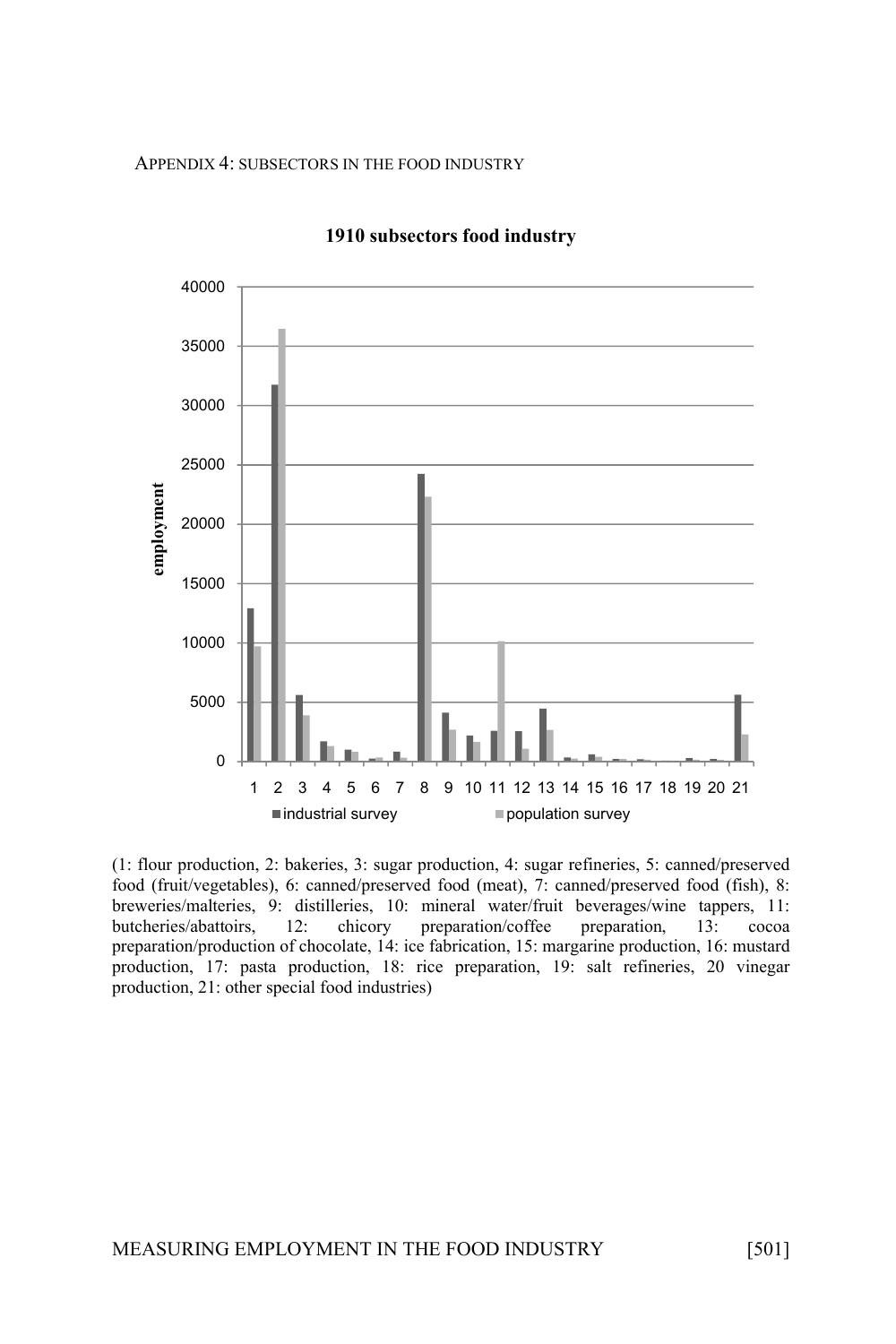

#### **1930 subsectors Food industry**

(1: mechanical flailing and assorting of grain, 2: production of flour and starch, 3: bakeries/confectioneries/patisseries, 4: sugar beet factories and shredderies, 5: sugar refineries and candy factories, 6: canned/preserved food (fruit, vegetables), 7: conservation and preparation of meat, 8: preparation of fish, 9: drinking water services, 10: production of malt and beer, 11: distillation of alcohol/liqueur, 12: production of mineral water, 13: mechanical creameries, 14: steam creameries, 15: factories of milk powder, 16: factories of maternised and pasteurised milk, 17: cheese industry, 18: abattoirs and butcheries, 19: industrial drying of chicory, 20: roasting and grinding of chicory, 21: treatment of cocoa, production of chocolate, 22: production of artificial ice, 23: production of margarine and coconut butter, 24: production of mustard, 25: peeling and gleaming of rice, 26: salt production, 27: vinegar production, 28: other special food industries)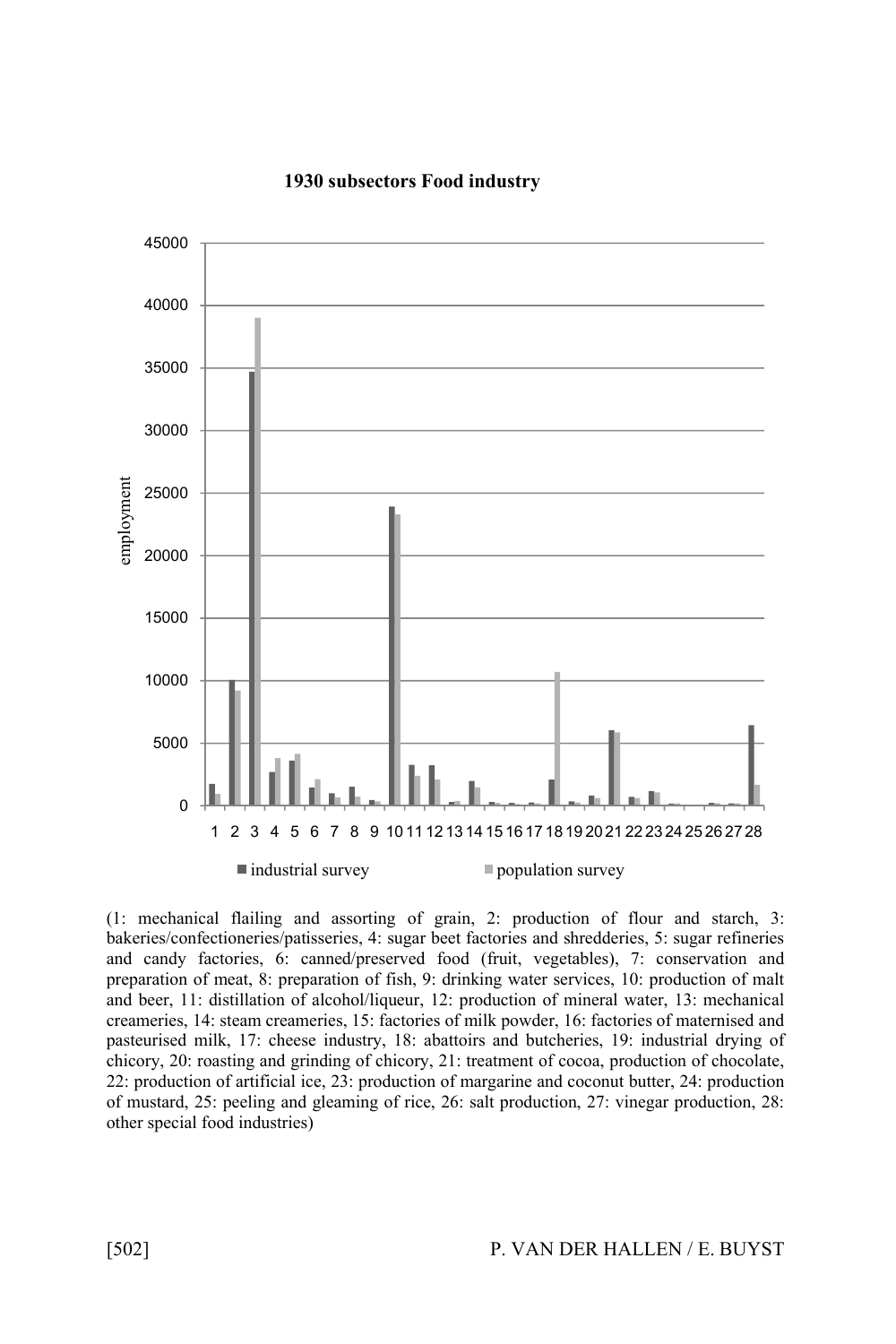# **De tewerkstelling in de voedingsnijverheid meten: een vergelijking tussen de Belgische tellingen van 1910 en 1930**

### PETER VAN DER HALLEN ERIK BUYST

#### SAMENVATTING

Gedurende de jaren 1910 en 1930 werden drie verschillende enquêtes naar de tewerkstelling in de voedingsindustrie georganiseerd. Eén ervan werd uitgevoerd in het kader van de volkstelling, de twee andere, een beroeps- en nijverheidstelling, vonden plaats in het kader van de handels- en nijverheidstelling. De volks- en beroepstelling onderzochten de tewerkstelling vanuit sociaal oogpunt, de nijverheidstelling benaderde het onderwerp vanuit een economische invalshoek. Deze tellingen werden verschillend onthaald. Die van 1910 werden als degelijk aanzien, die van 1930 niet. Vooral de handelsen nijverheidstelling van 1930 werd als onbetrouwbaar beschouwd en werd om die reden niet uitgegeven. Daar ze verschillende doelstellingen hadden, wendden de tellers ook verschillende methoden aan, en dit zou de uiteenlopende resultaten kunnen verklaren.

Daarom wordt er in het artikel veel aandacht besteed aan de uitgangspunten van de tellers die van invloed kunnen zijn geweest op de data en het algemeen beeld. Vragen samenhangend met de werkloosheid, grensarbeid en de geografische ordening werden in de tellingen verschillend behandeld, wat de verschillende uitslagen kan verklaren. Een vergelijking tussen de tellingen gehouden in eenzelfde jaar leverde vergelijkbare resultaten op, zowel in 1910 als in 1930. Bovendien toonde een Chi² test aan dat de enquêtes min of meer dezelfde populatie onderzochten en gelijk gespreid waren. Op het niveau van de subsectoren kan men vaststellen dat, op enkele belangrijke uitzonderingen na, de gegevens opgeleverd door de nijverheidstelling die van de volkstelling overtreffen. Belangrijke afwijkingen van die tendens zijn terug te vinden in de subsectoren 'bakkerijen' en 'beenhouwerijen'. Voor beide jaren zijn de aantallen opgegeven door de volkstellingen veel hoger dan deze van de nijverheidstellingen. Dit is waarschijnlijk toe te schrijven aan de nauwe banden die deze sectoren hadden met de distributiesector, waardoor nijverheids- en distributieactiviteiten moeilijk van elkaar kunnen worden onderscheiden. Met betrekking tot de voedingsnijverheid kan men in het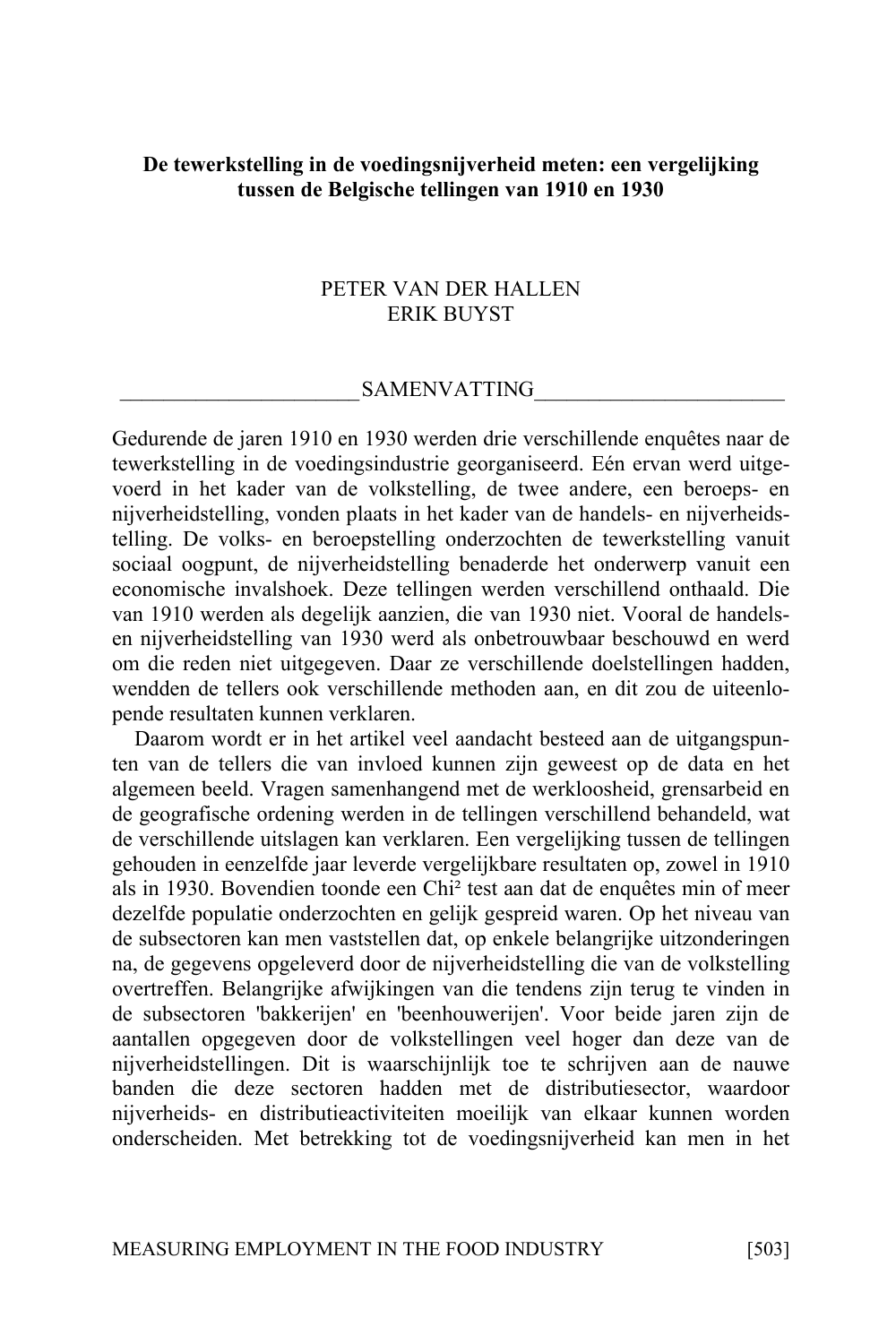algemeen besluiten dat de tellingen van 1910, die als de meest betrouwbare werden beschouwd, niet beter waren dan die van 1930, noch op een geaggregeerd niveau, noch op het niveau van subsectoren. Bijgevolg is er geen reden om de nijverheids- en handelstelling van 1930 als volledig onbetrouwbaar af te schrijven.

# **Mesurer l'emploi dans l'industrie alimentaire: une comparaison des recensements belges de 1910 et de 1930**

# PETER VAN DER HALLEN ERIK BUYST

# RÉSUMÉ  $\overline{\phantom{a}1}$

Cet article présente une évaluation des données sur l'emploi dans l'industrie alimentaire des divers recensements effectués en Belgique en 1910 et en 1930. À ces deux dates, trois enquêtes différentes, mesurant l'emploi, ont eu lieu. L'une a été effectuée dans le cadre du recensement de la population, les deux autres, une enquête industrielle et une enquête professionnelle, faisaient partie du recensement de l'industrie et du commerce. L'enquête professionnelle et celle de la population avaient comme but d'examiner l'emploi selon une perspective sociale, alors que l'enquête industrielle adoptait un point de vue économique. La réception des recensements dans ces deux années a été très différente. Alors que les recensements de 1910 avaient été généralement considérés comme fiables, ce n'était plus le cas pour les recensements de 1930. En particulier, le recensement de l'industrie et du commerce de 1930 a été jugé peu fiable et par conséquent n'a jamais été publié. Leurs buts étant différents, ces enquêtes ont appliqué des méthodes différentes et cela pourrait expliquer leurs résultats divergents.

Par conséquent, l'article accorde beaucoup d'attention aux biais éventuels dans ces enquêtes, biais qui pourraient affecter les données et le tableau général. Des questions concernant le chômage, le travail transfrontalier et la classification géographique ont été traitées différemment dans les diverses